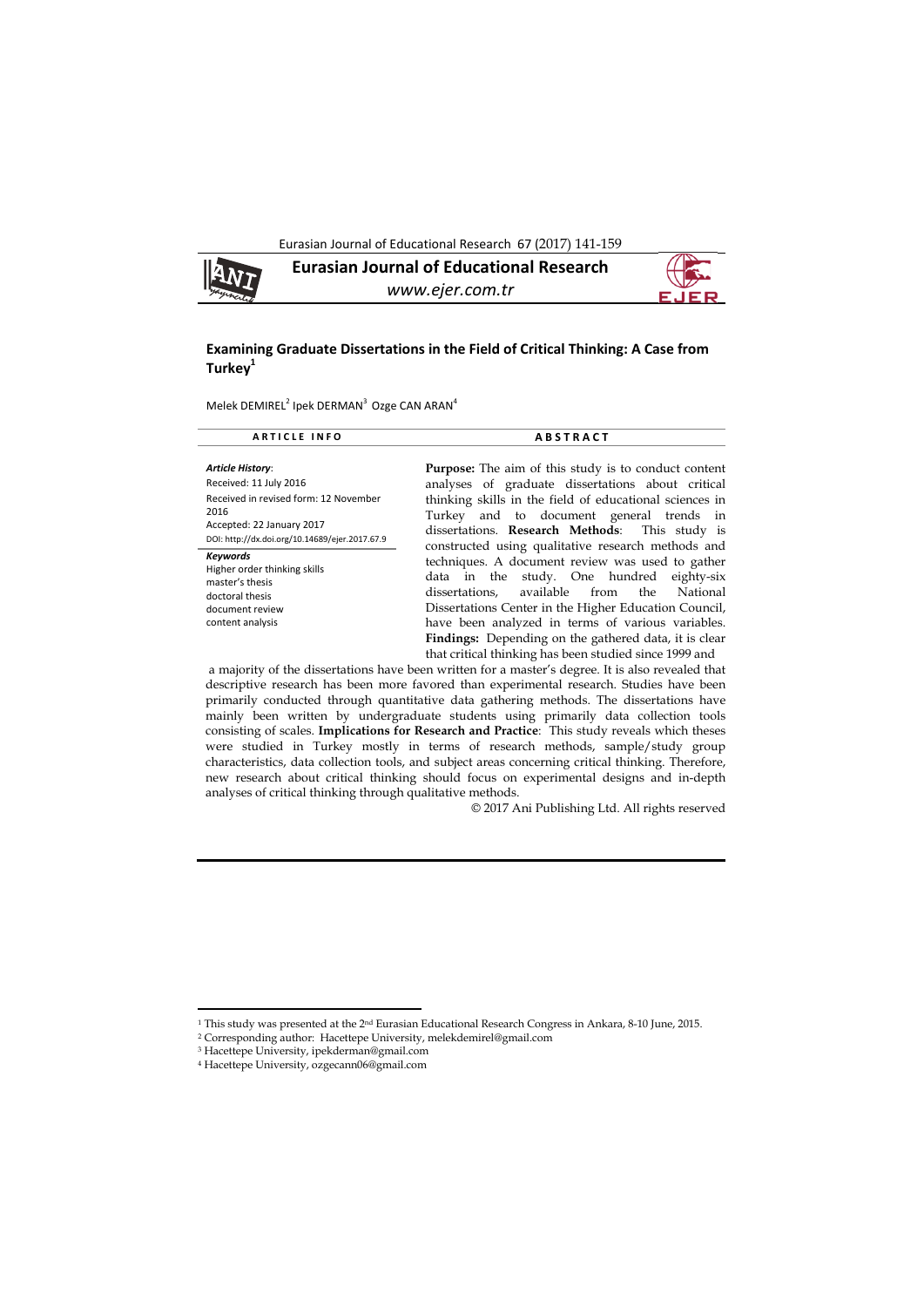## **Introduction**

Thinking is one of the most significant features of mankind and an inherent part of our daily lives. Complex problems which we encounter throughout our lives necessitate higher order thinking skills. One such skill, critical thinking, is vital to adapt to a complex world. It is a strategy for active and systematic questioning and problem solving and enables us to understand, evaluate and investigate facts, to solve existing problems and to make a particular decision. Levy (2010) has pointed out some principles of critical thinking skills, such as realizing relations among ideas, comprehending poorly-stated ideas, reasoning, understanding guidance through expressions and being objective and open-minded.

Critical thinking has three dimensions, comprising analytic evaluating and creative components. Critical thinkers analyze thoughts in order to evaluate, and they evaluate them in order to improve (Paul & Elder, 2006). It is a way of thinking through analyzing, evaluating and reconstructing matter, content or a problem. It is a process in which an individual guides, disciplines, observes and corrects his own thinking. Briefly, critical thinking is self-directed, self-disciplined, self-monitored and self-regulated thinking (Paul & Elder, 2002). While plausibility, clarity, depth, and intentionality are the main features of critical thinking; analyzing, interpretation, inference, self-confidence, problem solving, decision making, and effective communication emerge as the required skills (Ennis, 1989; Facione, 1990; McKnown, 1997; Halpern, 2002; Paul & Elder, 2006; Fisher, 2007; Nosich, 2012). Critical thinkers accept that it is not the only true way to understand an argument (Mayer & Goodchild, 1990). People who use critical thinking skills effectively try to truly understand situations and demonstrate them clearly; they also consider different opinions while doing so. They have the skills to explain an opinion with its bases, ask appropriate questions and evaluate it; and to make logical interferences and to create assumptions on dissertation bases. Moreover, they create all dissertations fast, efficiently, responsively and in a convincing manner (Ennis, 2011). The definition by Ennis (2011) contains the most important characteristics of critical thinking. According to Browne & Keeley (2010), it is necessary for critical thinker to possess values such as autonomy, curiosity, and lowliness in addition to respecting others' thoughts.

The ability to think critically has been identified as one of the most important competencies of the 21st century (Voogt & Roblin, 2012). Especially in recent years, studies on critical thinking have increased (e.g., the research of Cakmak & Civelek (2013), Emir (2013), Gedik (2013), Kucuk & Uzun (2013), Turan, Aydin, & Ugulu (2013), Alkin-Sahin, Tunca & Ulubey (2014), Børhaug (2014), Condon & Valverde (2014), Demir & Kaya (2015), Kocak, Kurtlu, Ulas & Epcacan (2015), Kucukali & Akbas (2015), Sahin, Cakmak & Hacimustafaoglu (2015), Atabaki, Keshtiaray & Yarmohammadian (2015), Cai & Sankaran (2015), Gupta, Burke, Mehta & Greenbowe (2015), Aybek & Aslan (2016), Tekin, Aslan, & Yagiz (2016), Ulger (2016), etc.).

It is important to analyze dissertations to provide guidance to new research. Determining how broad critical thinking skills are dealt with and how thoroughly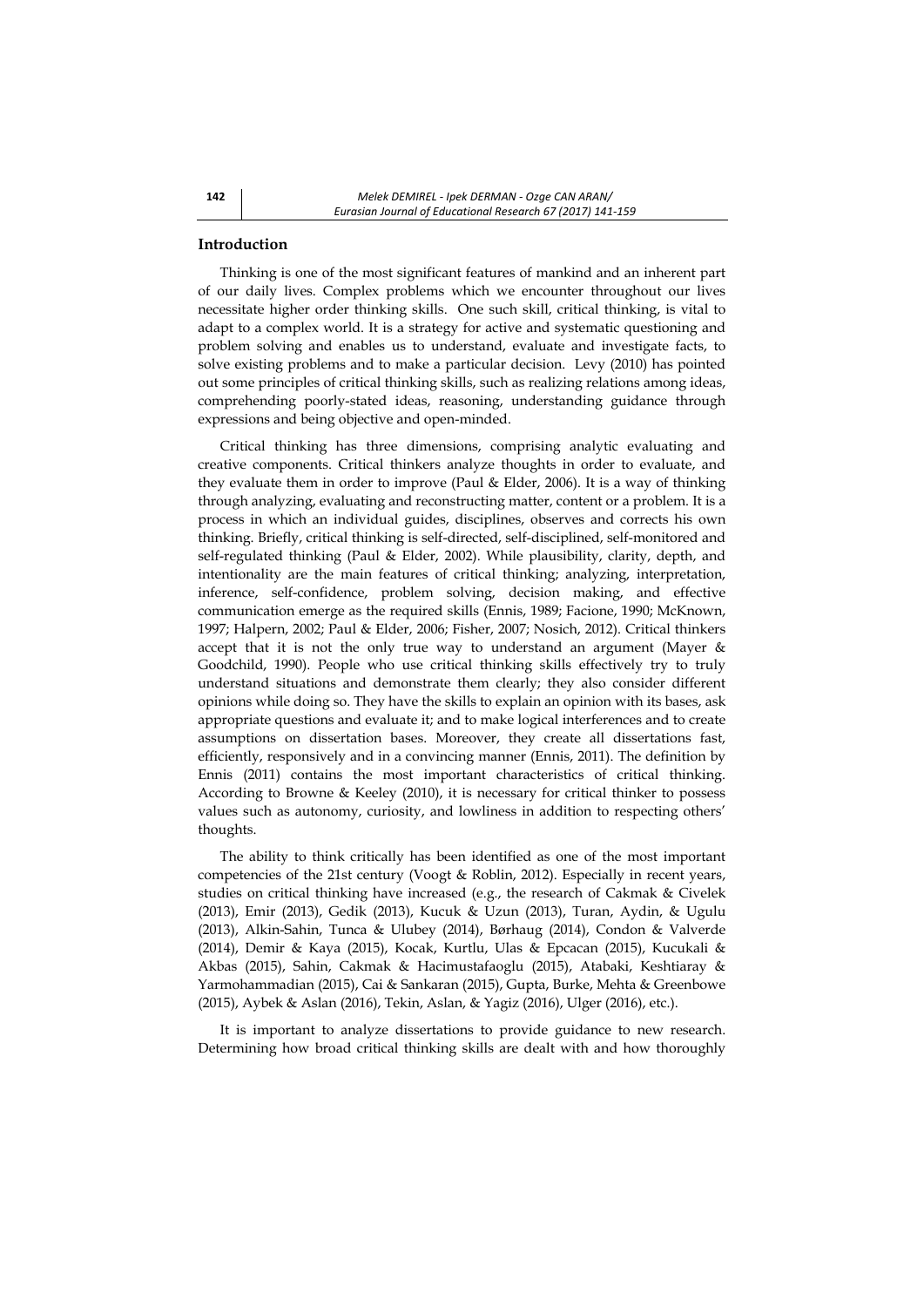they need to be studied is significant for further research to progress cumulatively. Analyzing the scientific dissertations in a field of study will provide information about how deep and extensive it is and reveals a general view of the field in question. Trends and findings of studies in the field of education play a significant role in guiding researchers who want to carry out study on related fields. This study, designed in the light of the needs mentioned, has been conducted in order to systematically examine the graduate dissertations concerning critical thinking skills in educational sciences and present a general overview of the scientific studies, such as graduate dissertations, about critical thinking skills in Turkey. Given the trend of dissertations conducted on critical thinking skills, this study, therefore, contributes to the literature. A literature review shows that there are not any studies regarding analysis of graduate dissertations on critical thinking skills. It is believed that the results of this study will help new researchers to extend the scope of the academic studies which they will do in the future and to make relevant decisions.

Sub-problems of the research are defined as follows. Concerning graduate dissertations on critical thinking in educational sciences, how are they distributed in terms of:

- 1. Years and levels
- 2. Research methods (designs)
- 3. Data collection methods
- 4. Characteristics of samples
- 5. Data collection tools
- 6. Distribution of studies carried out in an experimental method A. In terms of experimental designs
	- B. In terms of subject areas/courses in which research is conducted

### **Method**

## *Research Design*

This study has been constructed using qualitative research methods and techniques. Qualitative research provides conclusions to be presented based on codes and categories by reading data one after the other (Merriam, 1998, p.58). Document review was used to gather data in the study. Document review includes the analysis of written materials comprising information about cases to be studied (Yildirim & Simsek, 2011).

#### *Research Sample*

The dissertations analyzed in this study are limited to those accessible as full PDF files or abstracts through the National Dissertations Center in Higher Education Council since March 1, 2015. For that reason, no sampling method has been used in this study. Two hundred thirteen registered dissertations have been accessed through the Council by scanning the key term "critical thinking."One hundred fiftythree dissertations were at a Master's degree level and sixty of them were doctoral theses. In addition, 173 of the dissertations were fully accessible whereas 40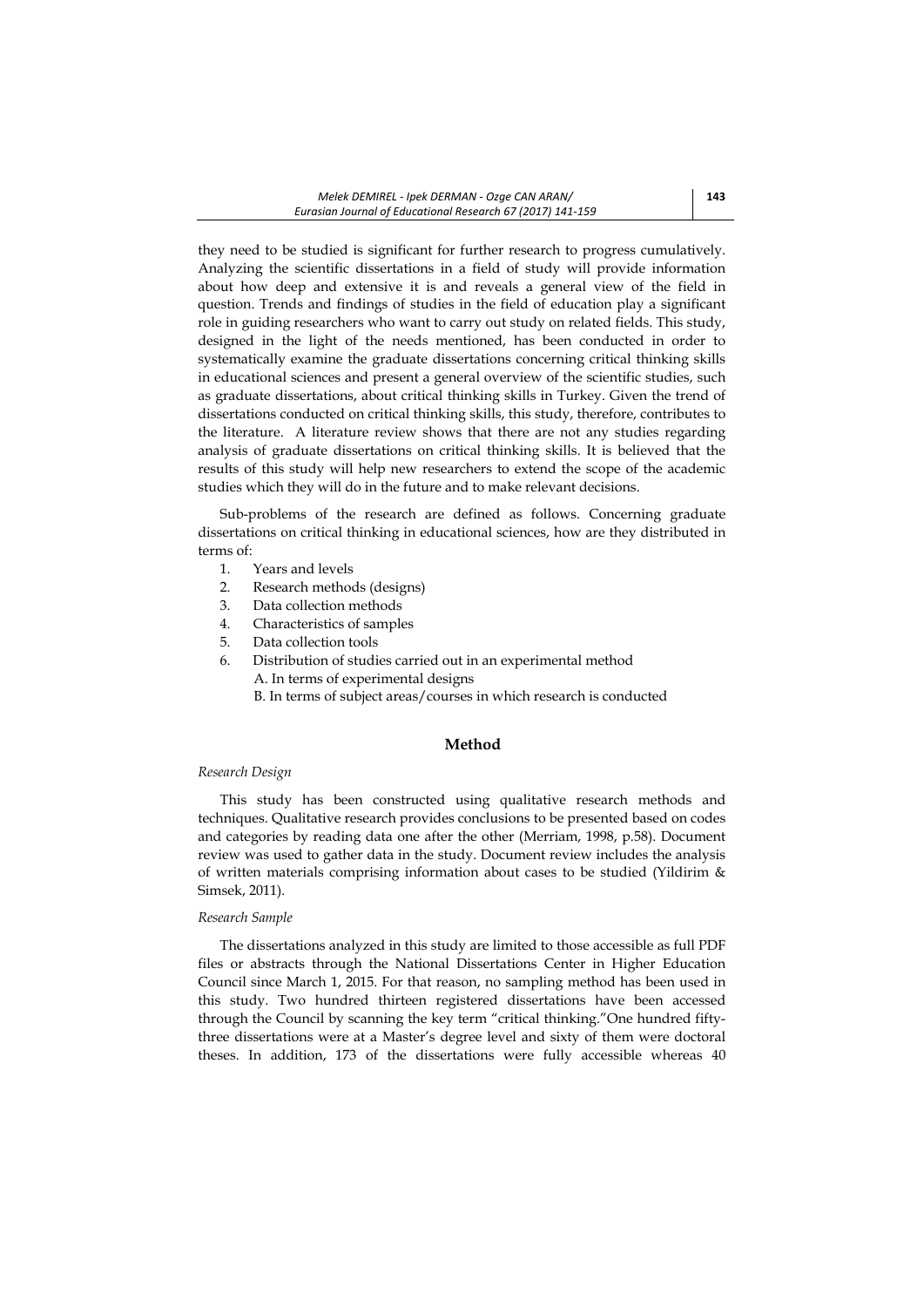dissertations were restricted. The information needed for the restricted dissertations was supplied by means of abstracts through the National Dissertations Center. Of all the papers analyzed, 191 were written in Turkish and 22 were written in English. Of the 213 dissertations, 80 were from the Educational Sciences Institute, 13 from the Institute of Science, 16 from the Health Institute and 104 from the Institute of Social Sciences. After a general overview, 27 of the dissertations were omitted due to methodological differences and the lack of a clear basis for the information needed; thus, content analysis was carried out with 186 dissertations.

#### *Research Instruments and Procedures*

In order to analyze graduate dissertations concerning critical thinking skills in terms of specific variables, a thesis analysis form, developed by the researchers, was used as the data collection tool. This form consists of sections for release years, levels, research methods, data collection methods, characteristics of sample/study group, data collection tools, designs used for experimental studies and subject areas/courses in which the research was performed. In addition, in order to separately analyze the dissertations using descriptive and experimental models, categories were formed by determining features and sizes of the dissertations using two distinctive methods. Afterwards, each thesis was analyzed by coding with this form and the data was saved.

#### *Validity and Reliability*

For internal validity of this research, conceptual framework was used as a guide in the process of preparing data collecting tools and collecting data. In order to increase external validity, which is related to generalizability of the results, it was briefly explained how data were collected and which methods were followed in the data analysis process for all information related to how the research was conducted. Concerning internal reliability, research questions were stated obviously and presented as consistent with other steps of the research. Additionally, analysis was examined independently by two researchers and comparisons of results of analysis were done for reliability of data analysis. As a result of comparisons, it was determined which analysis results were close and a consensus was reached regarding categories and sub-categories. Necessary arrangements were completed for external reliability in regard to data collecting tools and data obtained and findings from the results of the data collection were determined by expert opinions.

#### *Data Analysis*

Content analysis was used to analyze the collected data. Content analysis is defined as a general title for some text analysis that includes comparisons, contrasts, and categorization of data in order to test the given hypothesis. Raw materials for content analysis could be any documents or communication media (Gall, Gall & Borg, 2007). In other words, content analysis is a kind of scanning conducted to reveal some features of a particular text, book, or document by digitizing those features.

In this process, digitizing scales must be developed in advance (Karasar, 2009). Dissertations classified by the researchers were discussed in the group and conflicts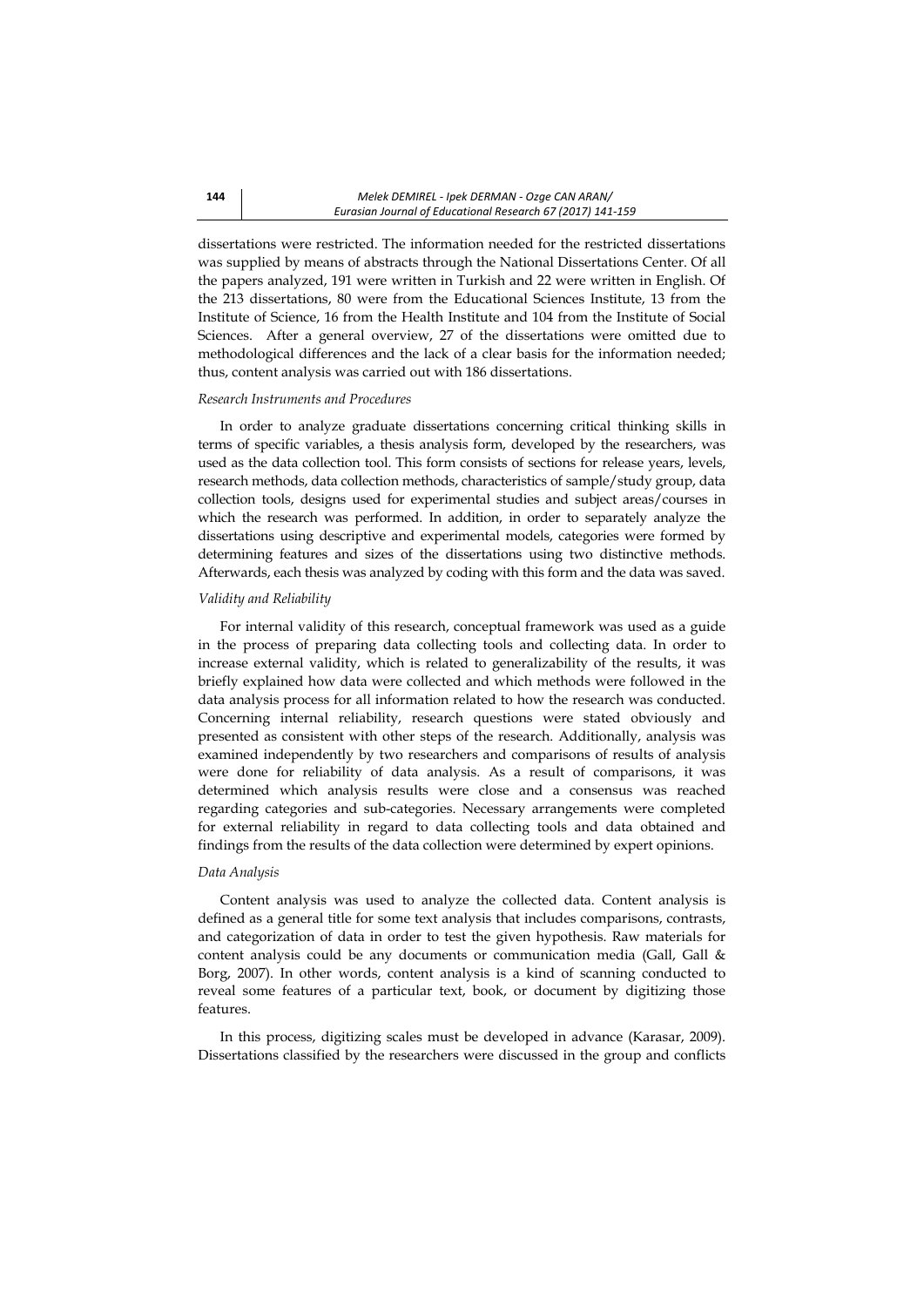about the classifications were resolved in order to increase the reliability of the data. Data collected with thesis classification forms have been saved in a database. Data from this database was then analyzed with SPSS 16.0 and the results were presented descriptively after being transformed into frequency and percentage tables.

### **Results**

## *Distribution of Graduate Dissertations Concerning Critical Thinking in Terms of Release Years and Levels*

First of all, in this research graduate dissertations concerning critical thinking were analyzed in terms of their release year and level. The results showed that graduate dissertations included Master's and Ph.D. dissertations, and the release years spanned the period from 1999 to 2014. Table 1 shows the descriptive statistics about Master's and Ph.D. dissertations concerning critical thinking in terms of their release years.

## Table 1

*Distribution of Graduate Dissertations Concerning Critical Thinking in Terms of Years and Levels* 

| $_{\rm evel}$ | Year | 1999           | 2000           | 2001                | 2002                     | 2003                     | 2004           | 2005            | 2006            | 2007 | 2008                    | 2009           | 2010           | 2011            | 2012 | 2013 | 2014           | <b>Total</b> |
|---------------|------|----------------|----------------|---------------------|--------------------------|--------------------------|----------------|-----------------|-----------------|------|-------------------------|----------------|----------------|-----------------|------|------|----------------|--------------|
|               |      |                |                | $0 \quad 1 \quad 3$ |                          | $\overline{2}$           | $\overline{2}$ | $6\overline{6}$ |                 |      | $3 \t 6 \t 12$          | 18             | 17 21          |                 | 15   | 15   | 9 <sup>7</sup> | 131          |
| Master's      | %    | 0.5            |                | $0 \t 0.5$          | 1.6                      | 1.1                      |                |                 |                 |      | 1.1 3.2 1.6 3.2 6.5 9.7 |                | 9.1            | 11.3            | 8.1  | 8.1  | 4.8            | 70.4         |
|               | f    | $\theta$       | $\overline{0}$ | 2                   | $\overline{0}$           | $\mathbf{0}$             | 2              | $\overline{2}$  | $\overline{4}$  | 7    | 3                       | $\overline{4}$ | $\overline{4}$ | $7\overline{ }$ | 5    | 10   | 5              | 55           |
| £.            | $\%$ | $\mathbf{0}$   |                | $0 \t 1.1$          | $\overline{\phantom{0}}$ | $\overline{\phantom{0}}$ | 1.1            | 1.1             | $2.2\qquad 3.8$ |      | 1.6                     | 2.2            | 2.2            | 3.8             | 2.7  |      | 5.4 2.7        | 29.6         |
|               | f    | $\overline{1}$ | $\overline{0}$ | 3                   | 3                        | 2                        | $\overline{4}$ | 8               | 7               | 13   | 15                      | 22             | 21             | 28              | 20   | 25   | 14             | 186          |
| <b>Total</b>  | %    | 0.5            |                | $0 \t 1.6$          | 1.6                      | 1.1                      | 2.2            | 4.3             | 3.8             | 7.0  | 8.1                     | 11.8           | 11.3           | 15.1            | 10.8 | 13.4 | 7.5            | 100          |

As Table 1 indicates, the fewest number of dissertations were in 1999  $(f=1)$  and the greatest number of dissertations were in 2011 ( $f=28$ ). It is seen in the table that from the year 1999 to 2014, the number of dissertations about critical thinking gradually increased, whereas in 2014, the number dropped to 14. However, this decrease is thought to be caused by a delay in transferring dissertations to the digital platform. Thus, considering the distribution of studies in terms of years, it can be said that there is an ongoing interest for researchers in critical thinking. In addition, out of a total number of 186 dissertations, 131 were for master's degrees (70.4%) and 55 were for doctoral degrees (29.6%). This indicates that more doctoral studies are conducted on the topic of critical thinking.

*Distribution of Graduate Dissertations Concerning Critical Thinking in Terms of Research Methods*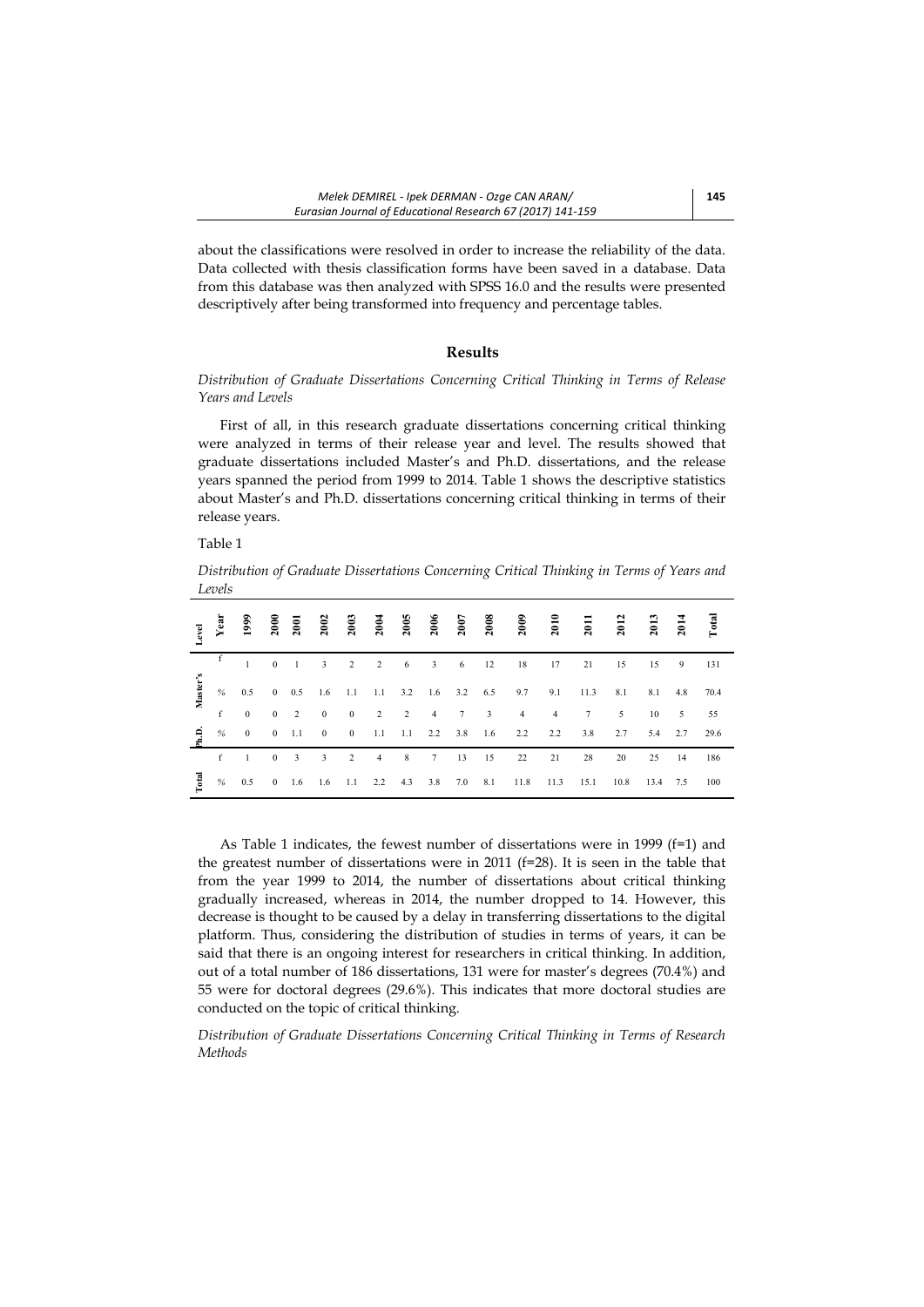The dissertations analyzed in this study are generally classified descriptive and experimental categories in terms of research methods. One scale development study is presented separately, as it could not be classified in either category. The distribution of graduate dissertations concerning critical thinking in terms of research methods is given in Table 2.

#### Table 2

*Distribution of Graduate Dissertations Concerning Critical Thinking in Terms of Research Methods* 

| Research Method   |     | $\%$ |
|-------------------|-----|------|
| Descriptive       | 109 | 58.6 |
| Experimental      | 76  | 40.9 |
| Scale Development |     | 0.5  |
| Total             | 186 | 100  |

Table 2 indicates that 109 studies (58.6%) were conducted using a descriptive method while 76 studies (40.9%) used an experimental method. There is one dissertation that used scale development concerning critical thinking. It is apparent that the number of descriptive studies is much greater than the other methods.

*Distribution of Graduate Dissertations Concerning Critical Thinking in Terms of Data Collection Methods* 

The methods of the studies analyzed are categorized in different ways. Dissertation studies are analyzed in three categories in terms of data collection, namely qualitative method (observation, interview and document review), quantitative methods (some statistical techniques applied), and mixed methods (both qualitative and quantitative). Distribution of graduate dissertations concerning critical thinking in terms of data collection methods is given in Table 3.

Table 3

|     | %    |
|-----|------|
| 123 | 66.1 |
| 11  | 5.9  |
| 51  | 27.4 |
|     | 0.5  |
| 186 | 100  |
|     |      |

*Distribution of Graduate Dissertations Concerning Critical Thinking in Terms of Data Collection Methods* 

Table 3 indicates that 123 studies (66.1%) used a quantitative data collection technique, 11 studies (5.9%) used a qualitative data collection technique, and 51 studies (27.4%) used a mixed method in which both qualitative and quantitative methods are taken into consideration. In one study the data collection method was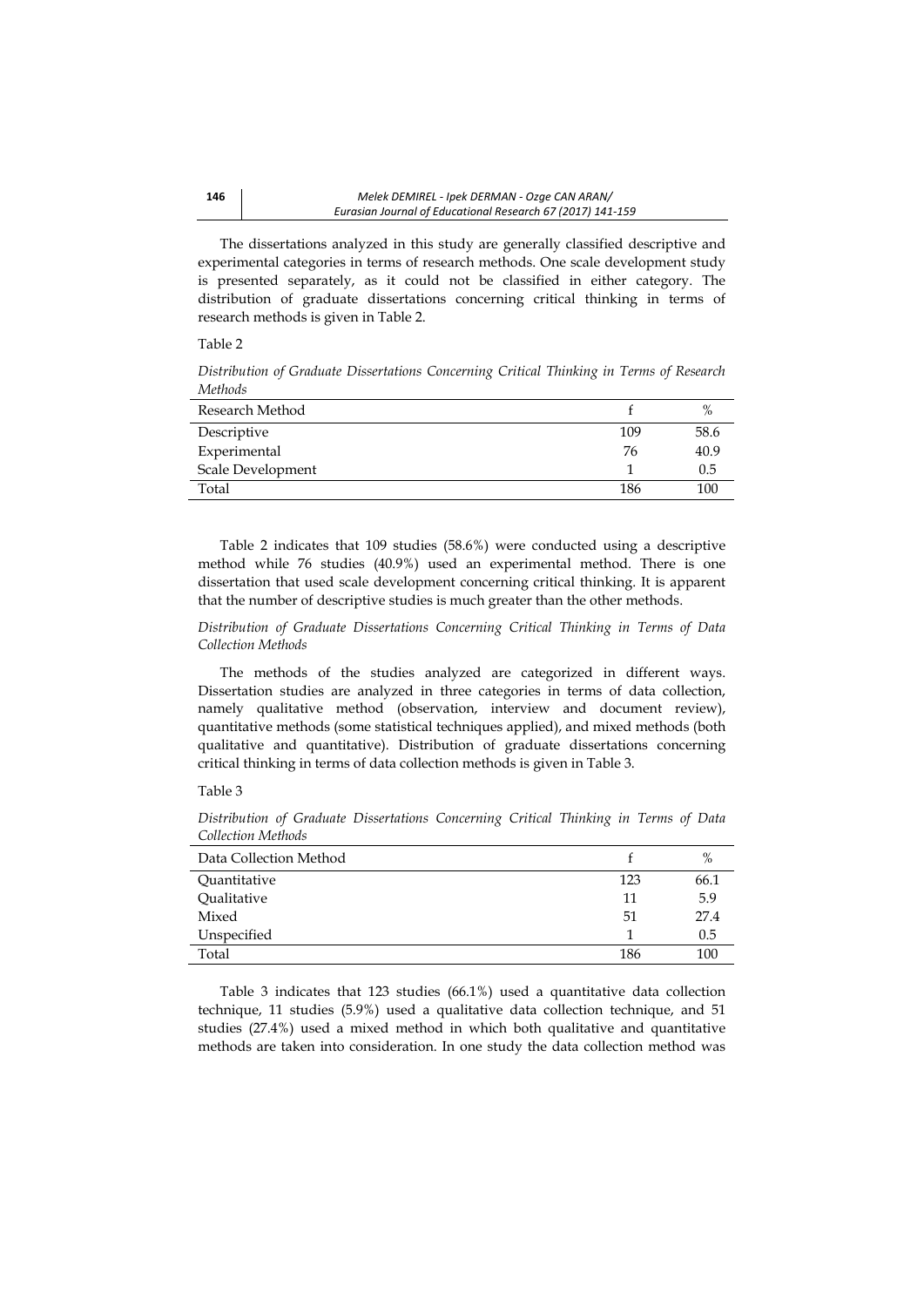unspecified. Quantitative data collection methods provide research with the opportunity to reach more generalizable but more superficial data, whereas qualitative data has low generalizability but presents deeper data. In the dissertations analyzed in this study, it is clear that quantitative data was preferred. This is followed by the dissertations in which a mixed method was used and the number of studies with qualitative method was relatively small. This indicates that more studies carried out with qualitative or mixed methods are needed.

## *Distribution of Graduate Dissertations Concerning Critical Thinking in Terms of Sample Characteristics*

Descriptive and experimental studies were analyzed in terms of sample/study group characteristics. The results of this analysis show that the research related to critical thinking was carried out with varying participants. Distribution of participants as the sample group of graduate dissertations concerning critical thinking is given in Table 4.

### Table 4

| Distribution of Graduate Dissertation Concerning Critical Thinking in Terms of Sample |  |  |  |  |  |
|---------------------------------------------------------------------------------------|--|--|--|--|--|
| <i>Characteristics</i>                                                                |  |  |  |  |  |

| Participants                      |                 |                | Descriptive   |          | Experimental  | Total          |               |  |
|-----------------------------------|-----------------|----------------|---------------|----------|---------------|----------------|---------------|--|
|                                   |                 | f              | $\frac{0}{0}$ | f        | $\frac{0}{0}$ | f              | $\frac{0}{0}$ |  |
|                                   | Teacher         | 28             | 25.7          | 21       | 27.6          | 49             | 26.3          |  |
| University                        | candidates      |                |               |          |               |                |               |  |
| Students                          | Students of     | 9              |               |          |               |                |               |  |
|                                   | other faculties |                | 8.3           | 6        | 7.9           | 15             | 8.1           |  |
| Primary school students           |                 |                |               |          |               |                |               |  |
| $(1st, 2nd, 3rd, 4th grades)$     |                 | 6              | 5.5           | 21       | 27.6          | 27             | 14.5          |  |
| Secondary school students         |                 |                |               |          |               |                |               |  |
| $(5th, 6th, 7th, and 8th grades)$ |                 | 15             | 13.8          | 17       | 22.4          | 32             | 17.2          |  |
| Teachers                          |                 | 26             | 23.9          | 1        | 1.3           | 27             | 14.5          |  |
| High school Students              |                 | 10             | 9.2           | 10       | 13.2          | 21             | 11.3          |  |
| Administrators                    |                 | $\overline{2}$ | 1.8           | $\Omega$ | $\theta$      | $\mathfrak{D}$ | 1.1           |  |
| Various                           |                 | 6              | 5.5           | $\Omega$ | $\theta$      | 6              | 3.2           |  |
| Lecturers                         |                 | 1              | 0.9           | $\Omega$ | $\theta$      | 1              | 0.5           |  |
| *Others                           |                 | 6              | 5.5           | $\Omega$ | $\Omega$      | 6              | 3.2           |  |
| Total                             |                 | 109            | 100           | 76       | 100           | 185**          | 100           |  |

\*6 studies are under "others" category as they are document review studies. \*\*1 study is excluded as it was a scale development study.

As Table 4 demonstrates, the studies generally consisted of university students (34.4%) and primary/secondary school students (31.7%). In addition, after a close look, 49 of the university students (26.3%) were teacher candidates and the remaining 15 studies (8.1%) deal with students from other faculties. It is surprising that there were relatively few studies with administrators (1.1%), important participants in the education process, and lecturers (0.6%). It can be said that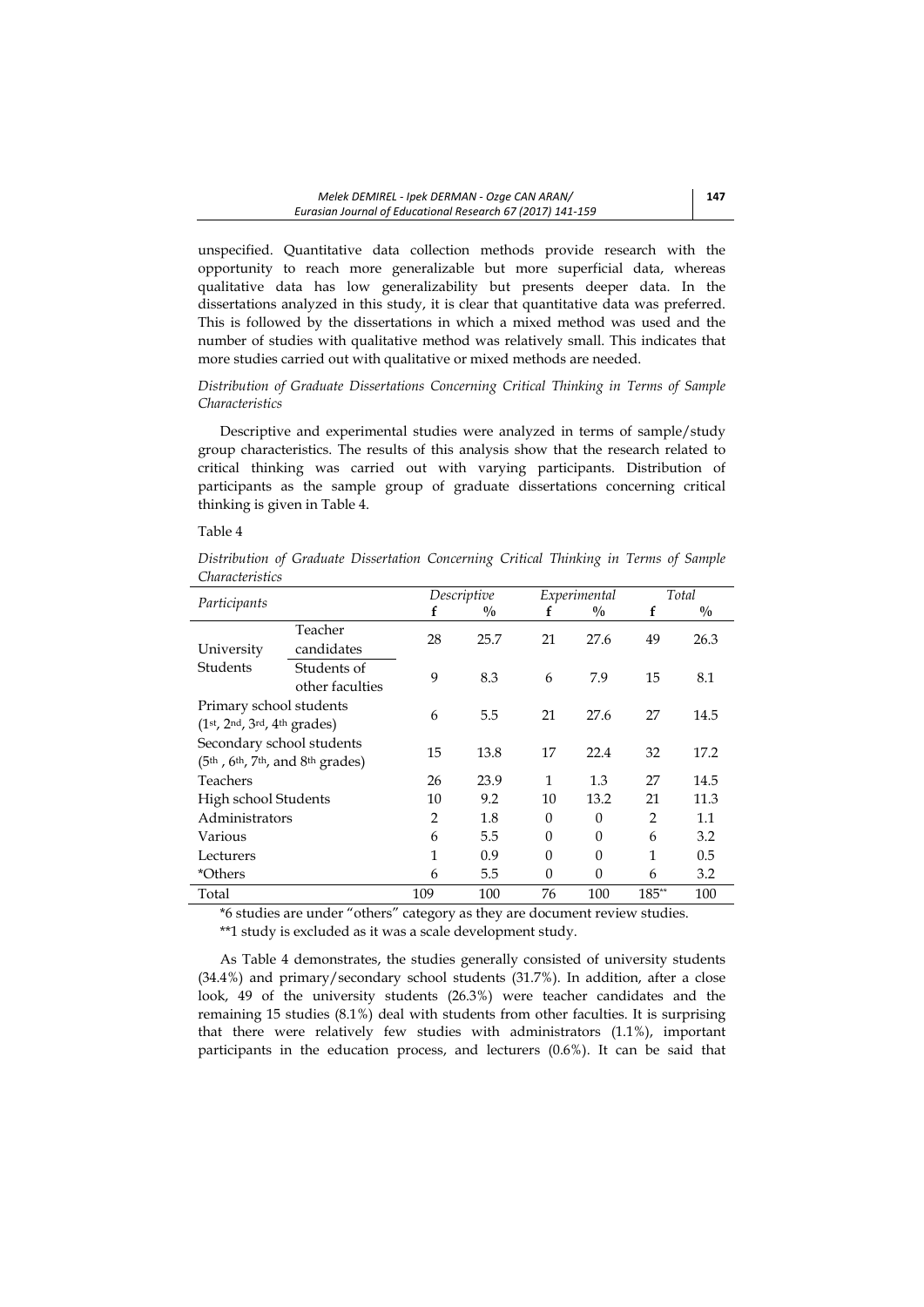researchers preferred to work with university students because the sample is easy to access. In six of the studies mentioned, data have been gathered from various participant categories, such as students at different grades, teachers and students, lecturers and university students. It is thought that gathering data from various sample groups will enrich study results. Six other studies in the research had no participants since they were document analyses.

When samples from descriptive and experimental studies are examined in detail, it is clear that studies with teacher candidates outnumbered other studies. Teachers were preferred in descriptive studies and primary school students were preferred in experimental studies. In addition, there seems to be only one study with teachers in experimental studies, but there are no studies with administrators or lecturers.

## *Distribution of Graduate Dissertations Concerning Critical Thinking in Terms of Data Collection Tools*

When data collection tools used in dissertations concerning critical thinking are examined, it is seen that more than one tool could be used in a single study and scales are mostly used (f=147) as data gathering tools in dissertations. Interview forms (f=32) and document review (f=20) are the most commonly preferred data collection tools after scales. It is also revealed that some previously-developed scales to assess critical thinking skills were selected in the dissertations. Scales for critical thinking used in the dissertations (f=147) were thoroughly examined and the results are presented in Table 5.

#### Table 5

*Distribution of Graduate Dissertations Concerning Critical Thinking in Terms of Scales Applied* 

| Scale Applied                                                          |     |
|------------------------------------------------------------------------|-----|
| California Critical Thinking Disposition Inventory (Facione, Facione & | 52  |
| Giancarlo, 1998)                                                       |     |
| Cornell Critical Thinking Test (Ennis & Millman, 1985)                 | 28  |
| Watson- Glaser Critical Thinking Appraisals (1937)                     | 18  |
| Critical Thinking Scale (Demir, 2006)                                  | 7   |
| The Ennis-Weir Critical Thinking Essay Test (Ennis & Weir, 1985)       | 3   |
| Critical Thinking Scale (Semerci, 2000)                                | 2   |
| Holistic Critical Thinking Scoring Rubric (Facione & Facione, 1994)    | 2   |
| Critical Thinking Tendency Scale (Ricketts & Rudd, 2005)               |     |
| Critical Thinking Skills Scale (Ozdemir, 2005)                         |     |
| Critical Thinking Scale (Derelioglu, 2004)                             |     |
| Others                                                                 | 32  |
| Total                                                                  | 147 |

Table 5 reveals that the scale developed by Facione, Facione and Giancarlo (1998) and adapted to Turkish by some researchers was more frequently used (f=52) than other scales in the studies about critical thinking. The Cornell Critical Thinking Test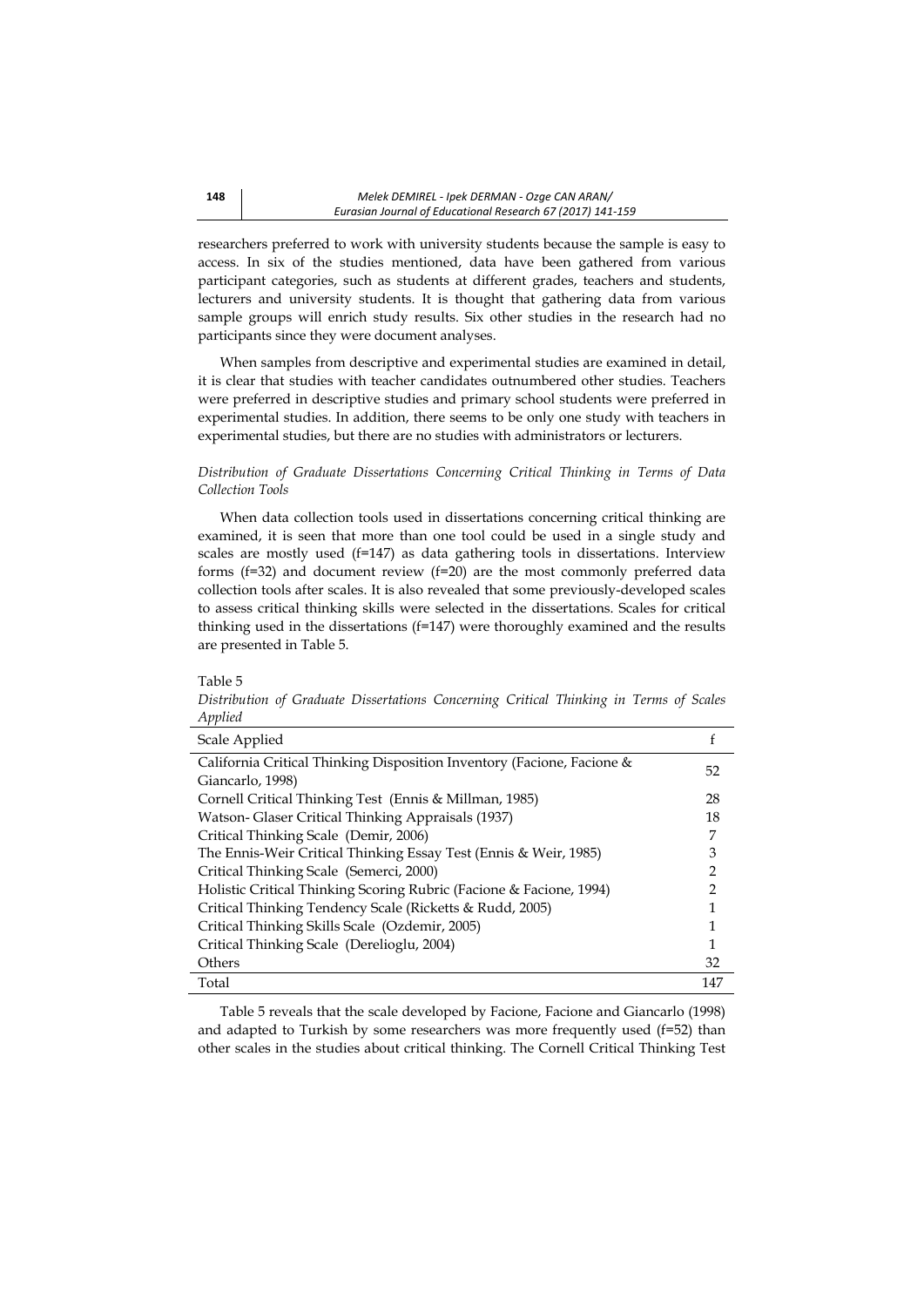(f=28) and Watson-Glaser Critical Thinking Appraisals (f=19) were also adapted to Turkish by the researchers and are the most preferred scales to profound critical thinking competency. The Critical Thinking Scale by Demir (2006) in the Turkish language (f=7) was also used by various researchers. Finally, scales developed and used by researchers for their own studies are classified under the "others" category.

## *Distribution of Graduate Dissertations with Experimental Methods*

*Distribution in terms of experimental designs used.* Some types of experimental designs such as pretest-posttest control group experimental designs, are stronger or have higher scientific value than others, such as one-group experimental designs (Karasar, 2009). Therefore, dissertations were examined in terms of experimental designs. The distribution of experimental dissertations concerning critical thinking in terms of their designs is given in Table 6.

### Table 6

*Distribution of Experimental Dissertations Concerning Critical Thinking in Terms of Experimental Designs Used* 

| Experimental Design                                |    |      |
|----------------------------------------------------|----|------|
| Pretest-Posttest Control Group Experimental Design | 64 | 84.2 |
| The One-Group Pretest-Posttest Quasi-Experimental  |    | 3.9  |
| The One-Group Repeated Measures Design             |    | 1.3  |
| Unspecified                                        |    | 10.5 |
| Total                                              | 76 | 100  |

Table 6 indicates that experimental dissertations are generally conducted using a pretest-posttest control group experimental design (f=64). Although there are different types of experimental designs in the literature, the dissertations analyzed in this research focused generally on three types of experimental designs. Also the designs of experimental dissertations were not clearly explained.

*Distribution in terms of fields or subjects in which research is conducted.* Experimental dissertations are analyzed according to the subject areas in which they are conducted and the sample from which they are carried out. Results reveal that experimental studies were carried out with university students in their courses of English (2), Classroom Management (2), Science History (1), Principles and Methods of Teaching (2), Plant Physiology (1), General Physics Lab (1), General Biology (1), Science Lab Applications (1), Physics (1), General Biology Lab (1), Infectious Diseases and Clinical Microbiology (1), Development and Learning (1), Assessment and Evaluation (2), Teaching Technologies and Material Development (1). The findings prove that experimental studies are generally carried out with students from departments of education. In the studies with primary and secondary school students, it is clear that there are studies conducted mostly in Social Science (12) and Science (11) classes, with other studies in Information Technologies (1), English (1), Social Studies (2), Turkish (5), Computer Programming (1) and Math (4) classes. In studies with high school students, there is not a particular subject, but rather there are experimental studies in Biology (2), Chemistry (2), Physics (1), Analytical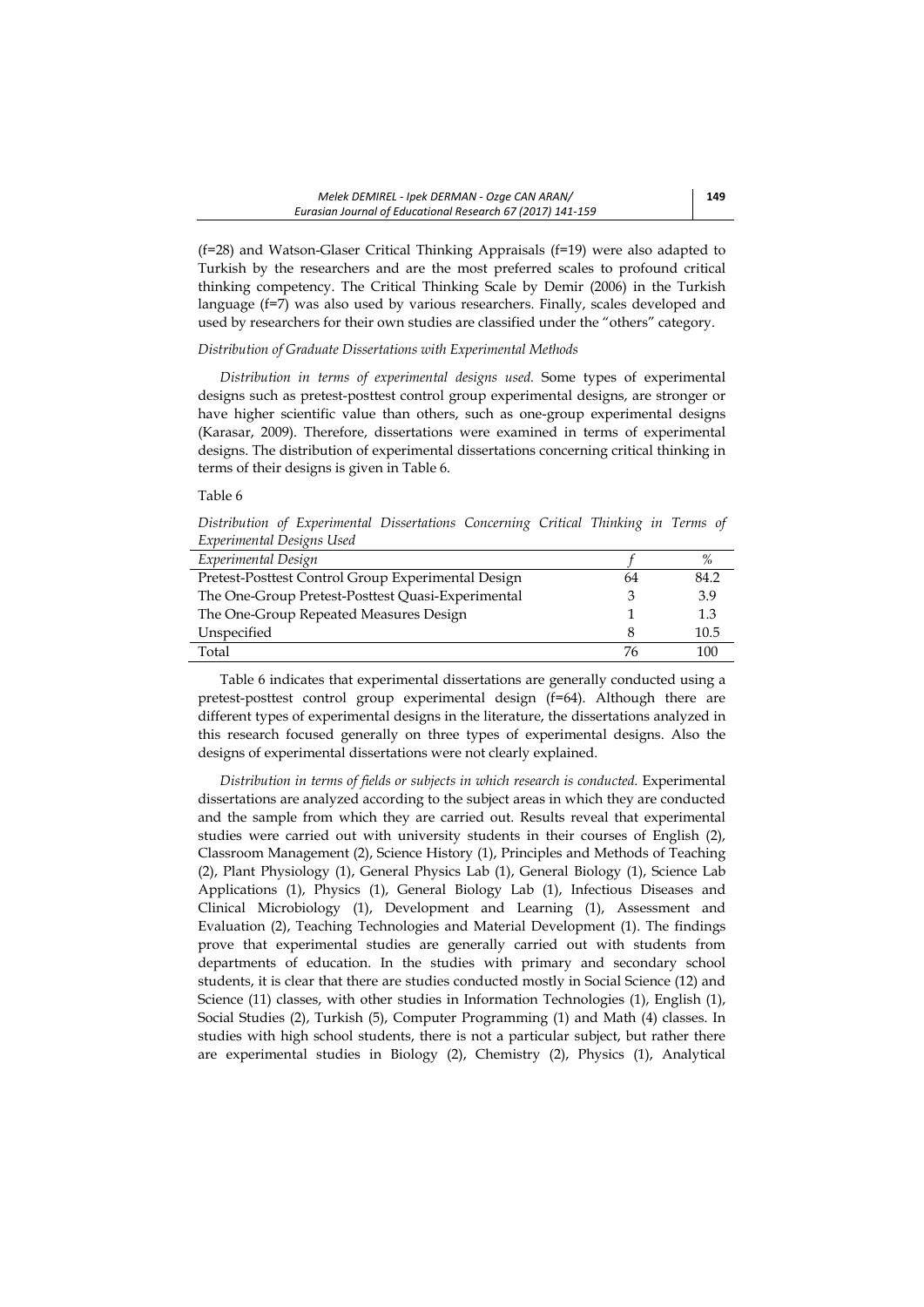Geometry (1), English (1), and Geography of Turkey(1) classes. In addition, it was also revealed that some specific classes, outside the curriculum, were arranged to develop critical thinking for teachers, university, and high school students, and then experimental studies were carried out. In four studies, it is not clear what class the study was conducted in.

## **Discussion and Conclusion**

In this study, a total number of 186 graduate dissertations in the National Dissertations Center in Higher Education Council have been analyzed. It is confirmed that there has been an ongoing interest in studies concerning critical thinking since the first study in 1999 (e.g., the research of Akbiyik (2002), Irfaner (2002), Ay (2005), Guzel (2005), Aybek (2006), Karadeniz (2006), Erus (2007), Unal (2007), Kalkan (2008), Zayif (2008), Sahin (2009), Yoldas (2009), Celik (2010), Demirhan (2010), Ozensoy (2011), Dilek-Eren (2011), Ayaz (2012), Turan (2012), Cam-Aktas (2013), Selcuk (2013), Turan (2014), Topuz (2014), etc.). The analysis has revealed that the Master's dissertations about critical thinking outnumber the doctoral theses and the maximum number of studies conducted was in the year 2011.

It is also seen that descriptive studies are preferred over experimental studies when studies about critical thinking are concerned. Similarly, Arik & Turkmen (2009), Erdem (2011), Fazliogullari & Kurul (2012), Gomleksiz & Bozpolat (2013), Kucukoglu & Ozan (2013), Hazir Bikmaz, Aksoy, Tatar & Atak Altinyuzuk (2013), Ozan & Kose (2014), Kurt & Erdogan (2015), Koc (2015), and Kozikoglu & Senemoglu (2015) point out that descriptive method and quantitative data collection method are primarily used in studies. As for data collection methods, studies with quantitative data collection methods are mostly preferred followed by studies with a mixed method and there are a small number of studies that use the qualitative method. Fazliogullari & Kurul (2012) also emphasized that theses done in the field of educational science had a positivist paradigm. Arik & Turkmen (2009) indicated in their study that studies with qualitative method are not favored since they require a longer time to conduct. In this regard, it can be said that researchers opt for quantitative studies, which are concluded in a relatively short time compared to qualitative method.

It is clear that scales as data collection tools stand out as quantitative method is mainly favored in critical thinking studies. Therefore, it is thought that more studies with qualitative and mixed methods in which data collection tools, such as interviews and observations, are used to collect detailed information about critical thinking. In order to obtain detailed information about critical thinking, Kurt & Erdogan (2015), in their research about the studies in curriculum evaluation in Turkey, Selcuk & Palanci (2014), in their analytical research about the studies published in *Education and Science*, Goktas et al. (2012), and Fazliogullari & Kurul (2012) in their research about the studies in educational sciences in Turkey, have concluded that quantitative studies are published more and scales such as attitude, perception and personality tests, and surveys are used more than other kinds of data collection tools. Gomleksiz & Bozpolat (2013) indicated in their research that scales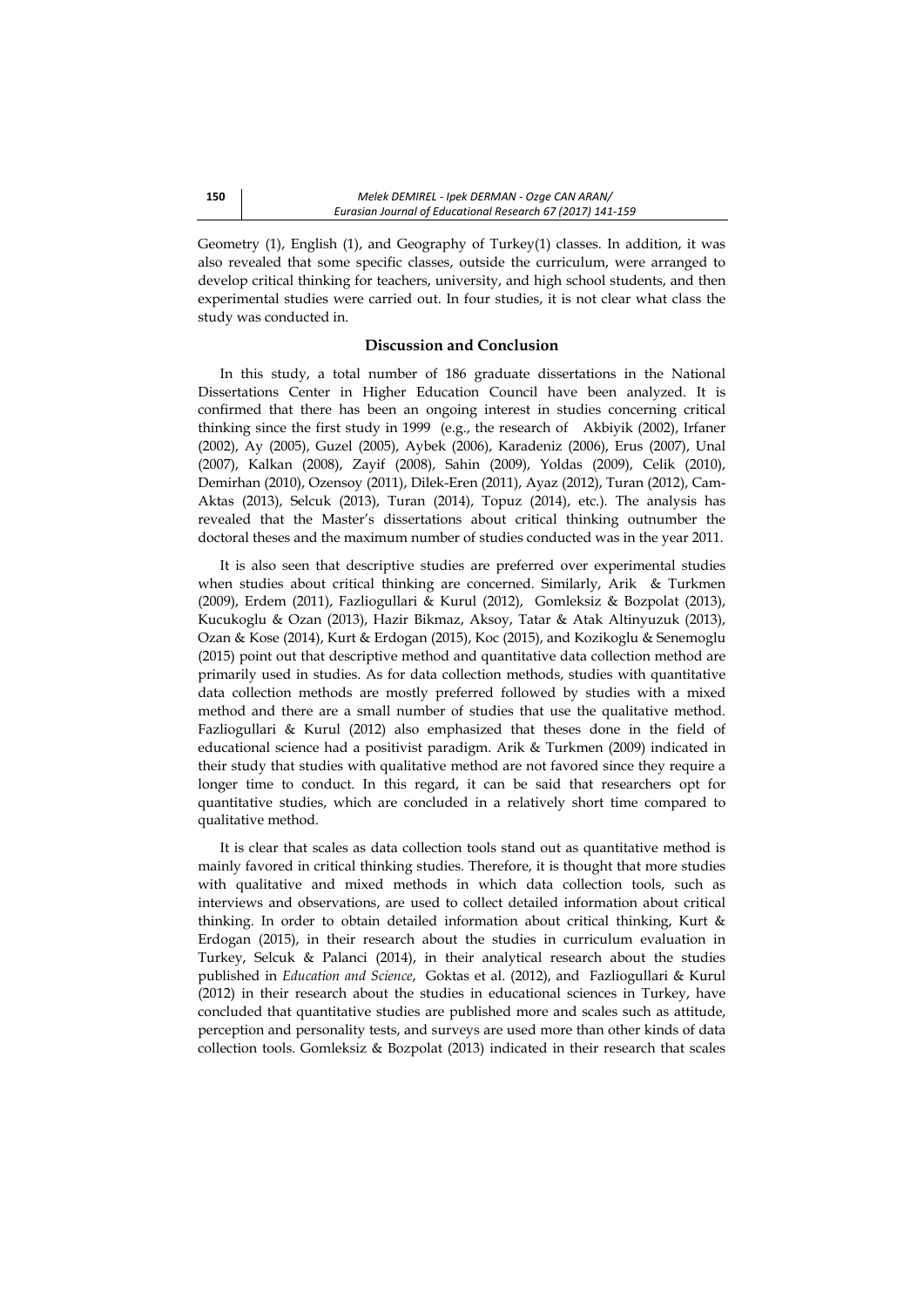and surveys are mainly used in the studies they have analyzed. The main reason why scales and surveys are mostly preferred in studies concerning critical thinking may be that they can reach more people and it is more economical to gather data with dissertation tools in terms of time and cost. However Sert, Kurtoglu, Akinci, & Seferoglu (2012) stated that collecting reliable and realistic data should be focused prior to collecting more data in the research. Sozbilir & Kutu (2008) also expressed that using multiple methods and data collecting tools will positively affect the validity and reliability of results of research. Within this scope, it can be expressed that using various measurement tools and qualitative and quantitative data collecting methods together in the research enable researchers to determine more powerful information in terms of validity and reliability.

Critical thinking studies involve mostly university students. Within dissertation studies, the ones with pre-service teachers are predominant, whereas there are not sufficient numbers of studies with students from other schools. It is also note worthy that the number of studies with administrators and lecturers are scarce. Similarly, in many studies analyzing educational research conducted in Turkey, the participants are mainly university students (Arik & Turkmen, 2009; Fazliogullari & Kurul, 2012; Selcuk & Palanci, 2014; Ozan & Kose, 2014). Also Goktas, et al. (2012), Hazir Bikmaz, et al. (2013), and Selcuk & Palanci (2014) have concluded in their studies that research at an undergraduate level is mostly conducted with students from the faculty of education. Therefore, the findings in this study show parallelism with the findings of the studies in literature.

In the dissertations concerning critical thinking it is clear that scales are mainly preferred as data collection tools and the California Critical Thinking Disposition Inventory, which has been adapted in Turkish, is primarily used. Similarly Aybek, Aslan, Dincer, & Coskun-Arisoy (2015) pointed out that the California Critical Thinking Disposition Inventory was mostly used in order to determine the critical thinking skills of preservice teachers. The Cornell Critical Thinking Test and the Watson-Glaser Critical Thinking Appraisals are among the scales mostly chosen to reveal critical thinking competence. The Critical Thinking Tendency Scale was developed for university and high school students (Aybek & Celik, 2007). It has a higher reliability coefficient (Emir, 2013) and researchers prefer to study mostly with university students, which might account for the reason why this scale is widely used.

It was determined that studies conducted using an experimental method are generally designed with a pretest-posttest control group experimental design like the studies of Kutlu and Schreglmann (2011) and Turan, Aydin, and Ugulu (2013). In studies with experimental methods, it was observed that significant results are generally obtained in favor of the experimental group. In addition, the findings about which sample group is studied in which course/class revealed that the studies are carried out in large fields of study. While the studies in primary and secondary schools concentrate on social science and science classes, there is not a piling-up in any particular field of study in other samples. In this regard, it is thought that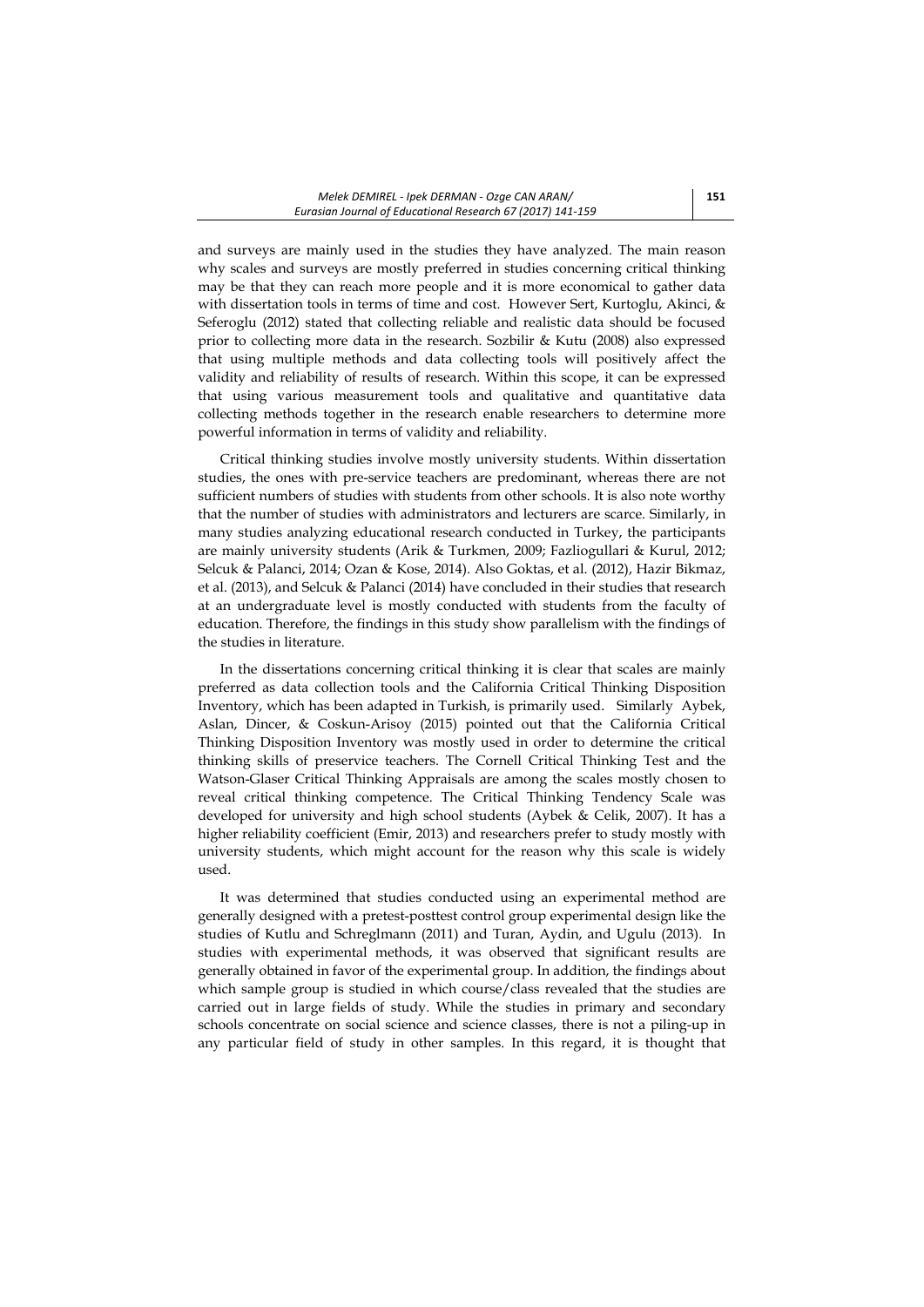experimental studies of critical thinking levels in other fields of study rather than social Science and science in primary and secondary schools will enrich the literature.

In conclusion, this study provides information about the tendencies in graduate dissertations regarding researchers' focuses concerning critical thinking in Turkey. In other words, this study is informative for who intend to study critical thinking skills in the field of educational sciences. It revealed which dissertations were studied in Turkey most in terms of research designs, data gathering methods, sample/study group characteristics, data collection tools, experimental patterns used for applied studies and subjects in which research is performed concerning critical thinking. In this study in which 186 dissertations were analyzed, it is seen that the number of dissertations about critical thinking has gradually increased since the first dissertation was done in 1999, reaching a maximum number of dissertations done in 2011. Additionally, the descriptive method has been widely preferred compared to the experimental method and qualitative research. The dissertations examined generally were carried out with university students. Also, scales were mostly used as data gathering tools and the California Critical Thinking Disposition Inventory, which is adapted in Turkish, is primarily used in dissertations. Additionally, the studies conducted using an experimental method are generally designed with a pretest-posttest control group, and significant results of these studies are generally obtained in favor of the experimental group.

New researchers may examine this thinking skill using different methods, samples, designs, or different data collection tools. In other words, new research about critical thinking should focus on experimental designs, in-depth analysis of critical thinking through the qualitative method, other university students rather than pre-service teachers, and other graders rather than university students. Also, analyzing the articles published and dissertations written abroad, comparing the results of national and international studies, and conducting similar studies about other thinking skills can contribute to literature and further studies.

### **References**

- Alkin-Sahin, S., Tunca, N., & Ulubey, O. (2014). The relationship between pre-service teachers' educational beliefs and their critical thinking tendencies. *Elementary Education Online*, *13*(4), 1473-1492.
- Atabaki, A. S., Keshtiaray, N., & Yarmohammadian, M. H. (2015). Scrutiny of critical thinking concept. *International Education Studies, 8*(3), 93-102.
- Arik, R. S., & Turkmen, M. (2009). Egitim bilimleri alaninda yayinlanan bilimsel dergilerde yer alan makalelerin incelenmesi. [An investigation of articles in scientific journals in the field of educational sciences]. *1. Uluslararasi Turkiye Egitim Arastirmalari Kongresi.[The First International Congress of Educational Research Presentation].* Canakkale Onsekiz Mart Universitesi. Retrieved October 3, 2015, from http://www.eab.org.tr/eab/2009/pdf/488.pdf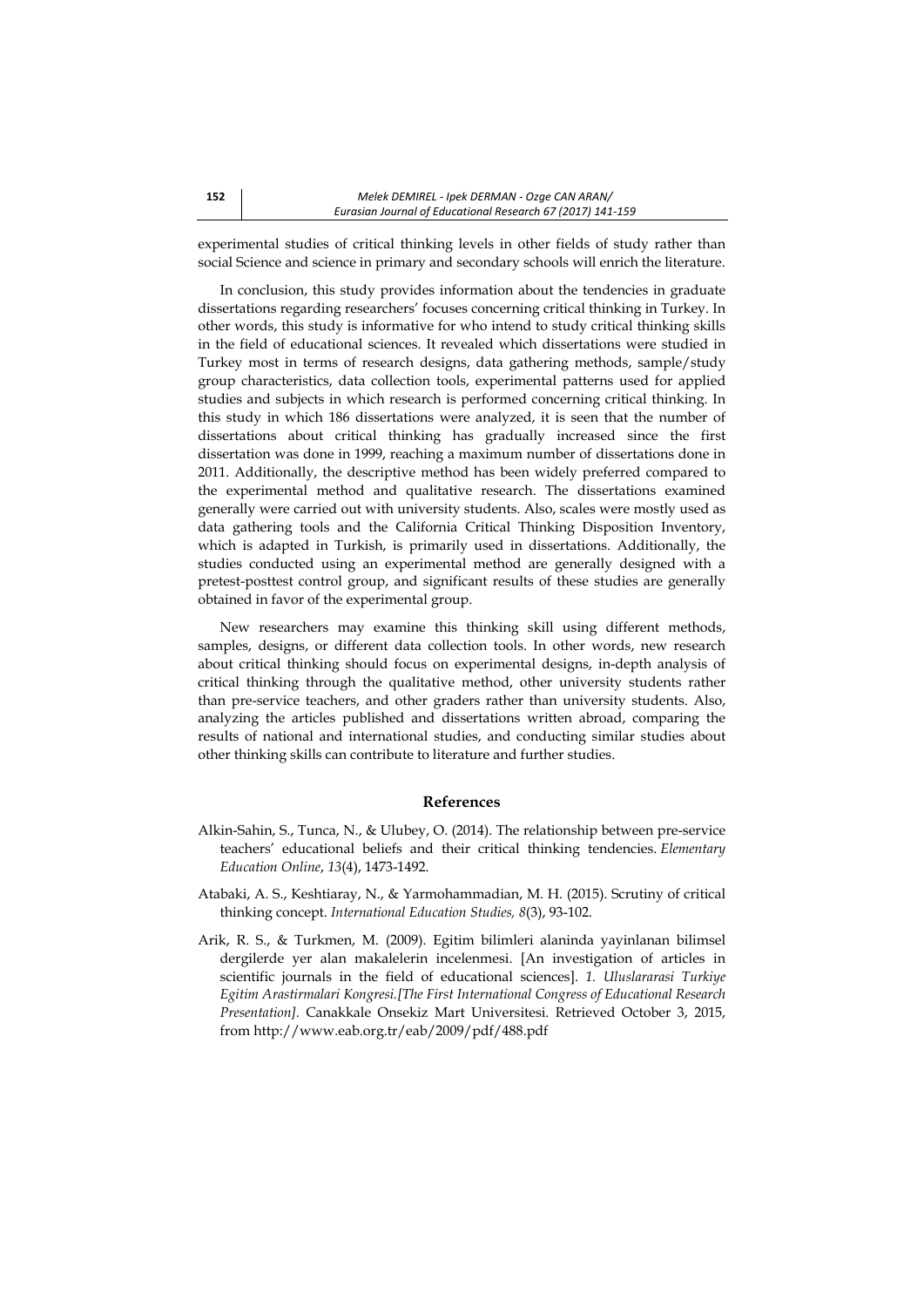- Aybek, B., & Aslan, S. (2016). An Analysis of the Units "I'm Learning my Past" and "The Place where We Live" in the Social Studies Textbook Related to Critical Thinking Standards. *Eurasian Journal of Educational Research (EJER)*, *65*, 35-54.
- Aybek, B., Aslan, S., Dincer, S., & Coskun-Arisoy, B. (2015). Ogretmen adaylarina yonelik elestirel dusunme standartlari olcegi [Critical thinking standarts scale for the teacher candidates: Study of validity and reliability]. *Kuram ve Uygulamada Egitim Yonetimi, 21* (1), 25-50.
- Aybek, B. & Celik, M. (2007). Watson-Glaser elestirel akil yurutme gucu olceginin (W-GEAYGO) universite ikinci, ucuncu ve dorduncu sinif ingilizce bolumu ogretmen adaylari uzerindeki guvenirlik calismasi. [The reliability study of Watson-Glaser Critical Thinking Appraisal (W-GEAYGO) on 2th, 3th and 4th grade teacher candidates at English Teaching Department] *Cukurova Universitesi Sosyal Bilimler Enstitusu Dergisi* [*Journal of Cukurova University of Social Sciences*], *16* (1), 101-112.
- Børhaug, K. (2014). Selective critical thinking: A textbook analysis of education for critical thinking in Norwegian social studies. *Policy Futures in Education, 12*(3), 431-444.
- Browne, M. N. & Keeley, S. M. (2012). *Asking the right questions a guide to critical thinking.* New Jersey: Pearson.
- Cai, W., & Sankaran, G. (2015). Promoting critical thinking through an interdisciplinary study abroad program*. Journal of International Students, 5*(1), 38-49.
- Condon, C., & Valverde, R. (2014). Increasing critical thinking in web-based graduate management courses. *Journal of Information Technology Education: Research, 13*, 177- 191.
- Cakmak, E., & Civelek, F. (2013). Tartismaci yazma egitiminin ogretmen adaylarinin elestirel dusunme egilimleri ve yazma kaygilarina etkisi [The effect of argumentative writing instruction on critical thinking tendency and writing anxiety of pre-service teachers]. *Gazi Universitesi Gazi Egitim Fakultesi Dergisi*, *33*(2), 355-371.
- Demir, M. K. (2006). Ilkogretim dorduncu ve besinci sinif ogrencilerinin sosyal bilgiler derslerinde elestirel dusunme duzeylerinin cesitli degiskenler acisindan incelenmesi [The research of fourth and fifth grade primary school students' critical thinking levels in social studies lessons according to different variables]. *Gazi Egitim Fakultesi Dergisi* [*Gazi University Journal of Gazi Educational Faculty*], *26*(3), 155-169.
- Demir, O., & Kaya, H. I. (2015). Ogretmen adaylarinin bilissel farkindalik beceri duzeylerinin elestirel dusunme durumlari ile iliskilerinin incelenmesi [An investigation of relations between pre-service teachers' metacognition skill levels and their critical thinking situations]. *Pegem Egitim ve Ogretim Dergisi* [*Pegem Journal of Education and Instruction*], *5*(1), 35-68.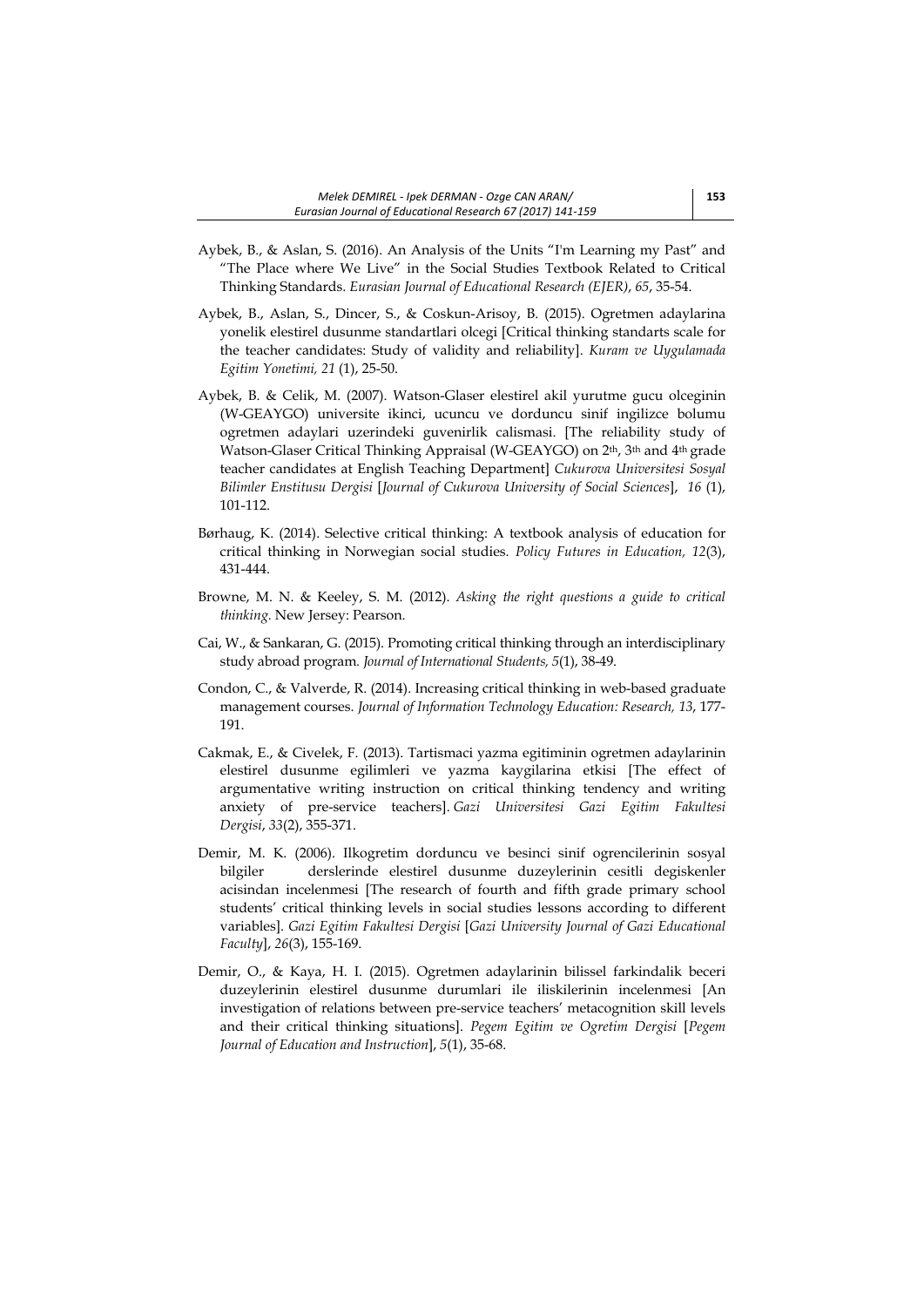- Emir, S. (2013). Ogretmenlerin dusunme stillerinin elestirel dusunme egilimlerini yordama gucu (İstanbul-Fatih Ornegi) [Contributions of teachers' thinking styles to critical thinking dispositions (Istanbul-Fatih sample)]. *Kuram ve Uygulamada Egitim Bilimleri* [*Educational Sciences: Theory & Practice*]*, 13*(1), 325-347.
- Ennis, R., H. (1989). Critical thinking and subject specificity: Clarification and needed research. *Educational Researcher*, *18*, 4-10.
- Ennis, R., H. (2011). *The nature of critical thinking: An outline of critical thinking dispositions and abilities.* Retrieved November 15, 2014, from http://faculty.ed.uiuc.edu/rhennis/documents/TheNatureofCriticalThinking\_5 1711\_00 1.pdf
- Erdem, D. (2011). Turkiye'de 2005-2006 yillari arasinda yayimlanan egitim bilimleri dergilerindeki makalelerin bazi ozellikleri acisindan incelenmesi: Betimsel bir analiz. [Investigation for some features of articles published in Turkey between 2005-2006 years in journal of educational science: a descriptive analysis] *Egitimde ve Psikolojide Olcme ve Degerlendirme Dergisi, 2* (1), 140-147.
- Facione, P., A. (1990). *Critical thinking: A statement of expert consensus for purposes of educational assessment and instruction. Executive Summary "The Delphi Report".* Millbrae, Ca: The California Academic Press.
- Fazliogullari, O., & Kurul, N. (2012). Turkiyedeki egitim bilimleri doktora tezlerinin ozellikleri [The characteristics of doctoral dissertations of educational sciences in Turkey]. *Mehmet Akif Ersoy Universitesi Egitim Fakultesi Dergisi,* (24), 43-75.
- Fisher, A. (2007). *Critical thinking an introduction.* Cambridge: Cambridge University Press.
- Gall, M. D., Gall, J. P., & Borg, W. R. (2007). *Educational research: An introduction.* USA: Pearson Education.
- Gedik, H. (2013). Social studies teacher candidates' critical thinking skills. *Procedia-Social and Behavioral Sciences*, *93*, 1020-1024.
- Goktas, Y., Hasancebi, F., Varisoglu, B., Akcay, A., Bayrak, N., Baran, M., & Sozbilir, M. (2012). Turkiye'deki egitim arastirmalarinda egilimler: Bir icerik analizi [Trends in educational research in Turkey: A content analysis]. *Kuram ve Uygulamada Egitim Bilimleri* [*Educational Sciences: Theory & Practice*]*, 12*(1), 443-460.
- Gomleksiz, M. N., & Bozpolat, E. (2013). Egitim programlari ve ogretim alanindaki lisansustu tezlerin degerlendirilmesi [An evaluation of graduate theses in the field of curriculum and instruction]. *International Journal of Social Science, 6*(7), 457- 472.
- Gupta, T., Burke, K. A., Mehta, A., & Greenbowe, T. J. (2015). Impact of guidedinquiry- based instruction with a writing and reflection emphasis on chemistry students' critical thinking abilities. *Journal of Chemical Education, 92*(1), 32-38.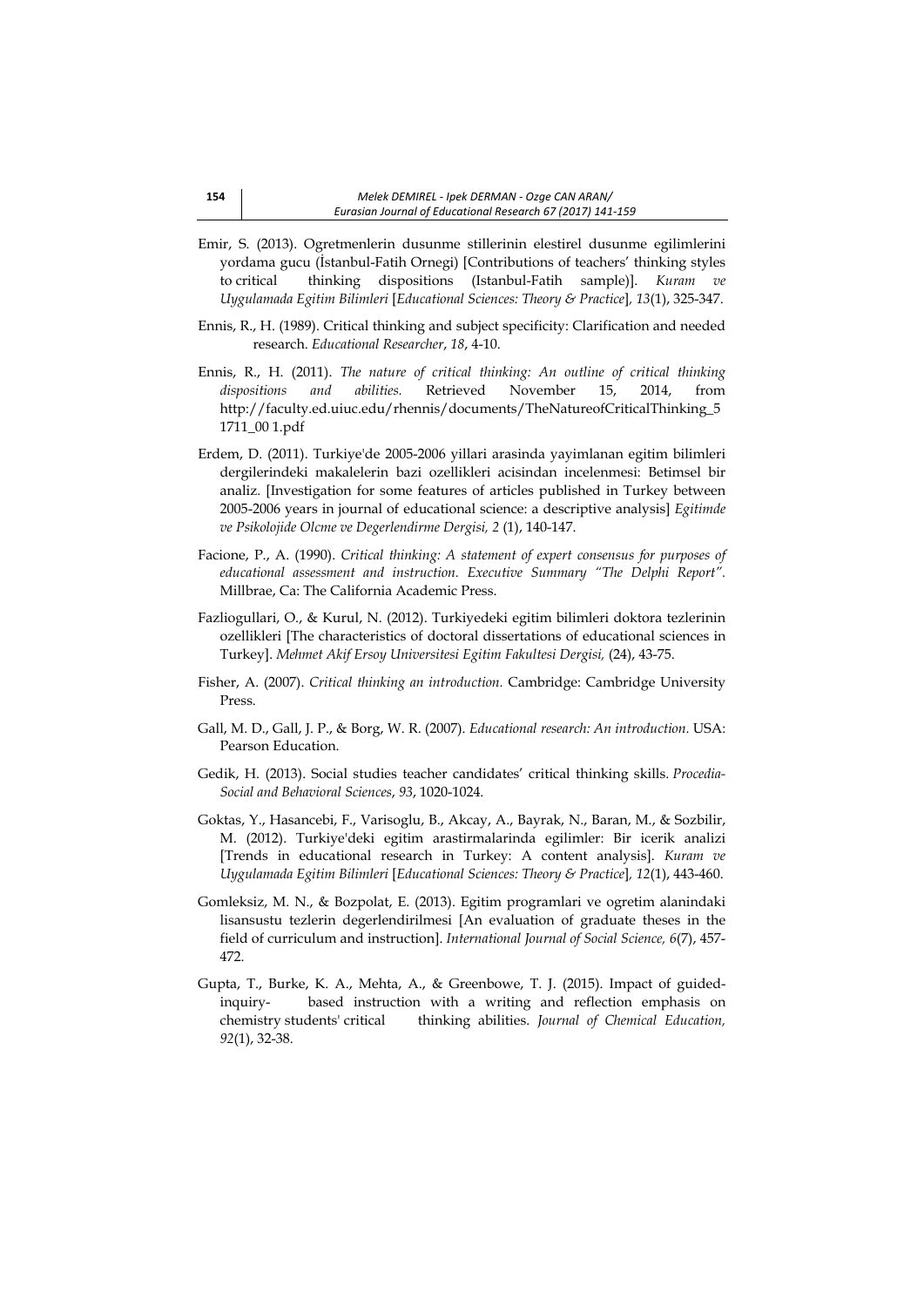- Halpern, D. F. (2002). *Thought and knowledge: An introduction to critical thinking*. Routledge.
- Hazir Bikmaz, F., Aksoy, E., Tatar, O., & Atak Altinyuzuk, C. (2013). Egitim programlari ve ogretim alaninda yapilan doktora tezlerine ait icerik cozumlemesi (1974-2009) [The content analysis of Phd theses completed in the field of curriculum and instruction (1974-2009)]. *Egitim ve Bilim* [*Education and Science*], *38*(168), 288-303.
- Karasar, N. (2009). *Bilimsel arastirma yontemleri* [*Scientific research methods*]. Ankara: Nobel Publishing.
- Koc, E. S. (2015). Turkiye'de ilkogretim programlarinin degerlendirilmesine yonelik yapilan lisansustu tezlerin incelenmesi (2005-2014) [An analysis of dissertations written about evaluation of the primary education curricula in Turkey (2005- 2014)]. *Abant İzzet Baysal Universitesi Egitim Fakulesi Dergisi, 16* (1), 198-216.
- Kocak, B., Kurtlu, Y., Ulas, H., & Epcacan, C. (2015) Sinif ogretmeni adaylarinin elestirel dusunme duzeyleri ve okumaya yonelik tutumlari arasindaki iliski [Examining of the elementary class teachers' critical thinking levels and their attitudes towards reading]. *Ekev Akademi Dergisi* [Ekev Academic Journal], *19*(61), 211-228.
- Kozikoglu, I., & Senemoglu, N. (2015). The content analysis of dissertations completed in the field of curriculum and instruction (2009-2014). *Education and Science, 40*(182), 29-41.
- Kurt, A., & Erdogan, M. (2015). Content analysis and trends of curriculum evaluation research: 2004-2013. *Egitim ve Bilim [Education and Science], 40* (178), 199-224.
- Kutlu, O., & Schreglmann, S. (2011). Universitelerde gorev yapan akademisyenlerin elestirel dusunme egilimlerinin fakulte ve unvanlarina gore incelenmesi [An investigation of critical thinking dispositions of academicians who working at universities according to faculties and titles]. *Cukurova Universitesi Egitim Fakultesi Dergisi*, *40*(3), 116-121.
- Kucuk, D. P., & Uzun, Y. B. (2013). Muzik ogretmeni adaylarinin elestirel dusunme egilimleri [Critical thinking tendencies of music teacher candidates]. *Ahi Evran Universitesi Kirsehir Egitim Fakultesi Dergisi*, *14*(1), 327-345.
- Kucukali, R., & Akbas, H. (2015). Elestirel dusuncenin bilimlerin gelismesine katkilari [The contributions of critical thinking to the developments of the science fields]. *Ataturk Universitesi Sosyal Bilimler Enstitusu Dergisi*, *19*(3), 1-10.
- Kucukoglu, A., & Ozan, C. (2013). Sinif ogretmenligi alanindaki lisansustu tezlere yonelik bir icerik analizi [A content analysis for the graduate theses in the field of classroom teaching]. *Uluslararasi Avrasya Sosyal Bilimler Dergisi*, *4*(12), 27-47.
- Levy, D., A. (2010). *Tools of critical thinking: Metathoughts for psychology*. Long Grove, IL:Waveland Press.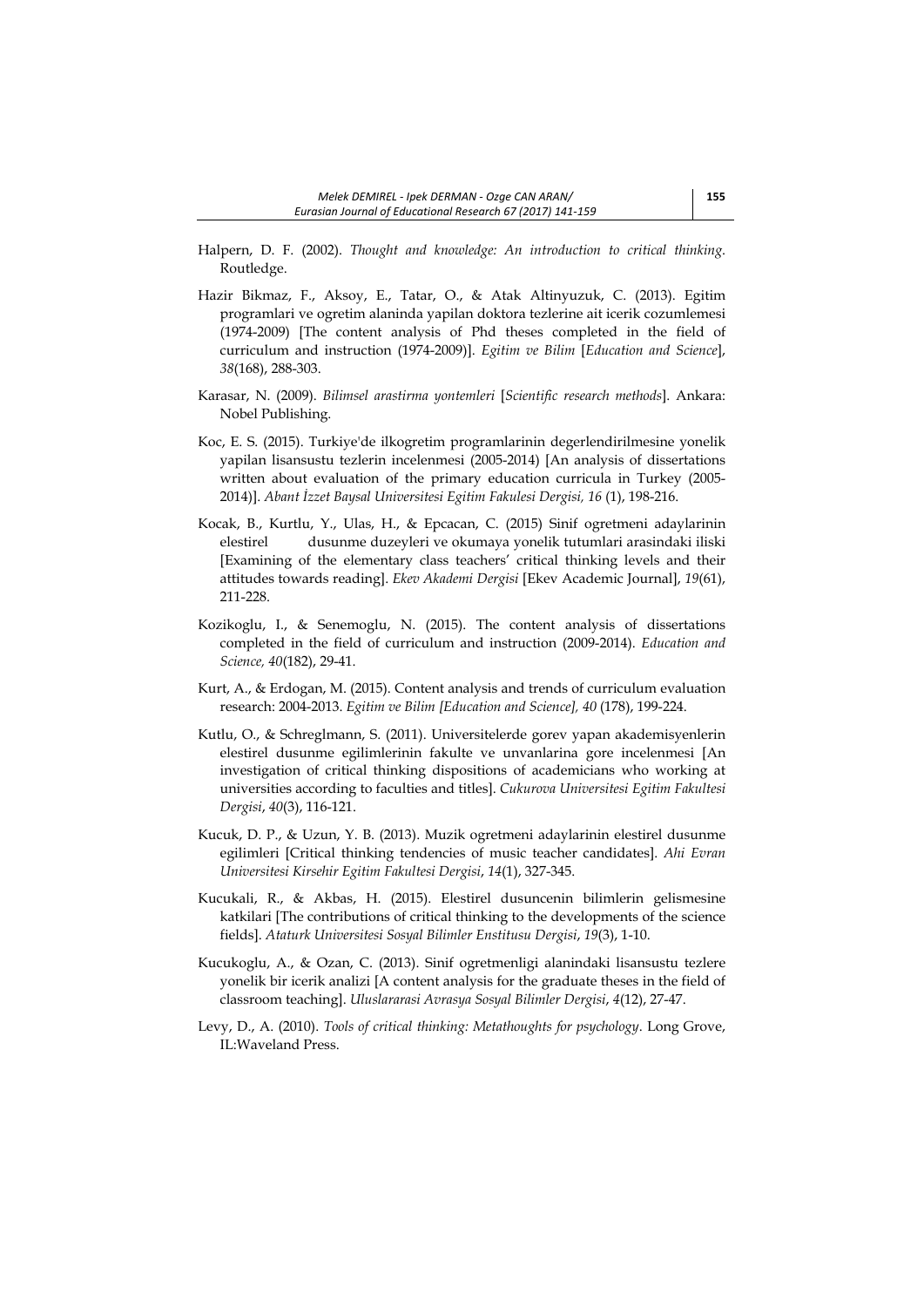- Mayer, R.E. & Goodchild, F.M. (1990). The critical thinker: Thinking and learning strategies for psychology students. IA:WM. C. Brown: Dubuque.
- McKnown, K. (1997). *Fostering critical thinking.* A Research Paper to Air Command and Staff College, USA.
- Merriam, S. B. (1998). *Qualitative research and case study applications in education.* Revised and expanded from. Jossey-Bass Publishers, San Francisco.
- Nosich, G. M. (2012). *Elestirel dusunme ve disiplinlerarasi elestirel dusunme rehberi*  [*Learning to think things through: A guide to critical thinking across the curriculum*] (B. Aybek, Trans.). Ankara: Ani Publishing.
- Ozan, C., & Kose, E. (2014). Egitim programlari ve ogretim alanindaki arastirma egilimleri [Research trends in curriculum and instruction]. *Sakarya University Journal of Education, 4*(1), 116-136.
- Paul, R. W., & Elder, L. (2002). C*ritical thinking: Tools for taking charge of your professional and personal life.* New Jersey: Pearson Education.
- Paul, R., & Elder, L. (2006). *Critical thinking: Learn the tools the best thinkers use*. Pearson Prentice Hall.
- Sahin, C., Cakmak, N., & Hacimustafaoglu, M. (2015). Akademisyenlerin Elestirel Dusunme Becerilerinin ve Elestirel Dusunme Becerileri Hakkindaki Goruslerinin Incelenmesi [Investigation of Academicians' Critical Thinking Skills and Ideas about Critical Thinking Skills] . *Inonu Universitesi Egitim Fakultesi Dergisi*, *16*(2), 51-66.
- Selcuk, Z., & Palanci, M. (2014). Egitim ve Bilim dergisinde yayinlanan arastirmalarin egilimleri: Icerik analizi. [Tendencies of the researches published in Education and Science Journal: Content Analysis]. *Egitim ve Bilim* [*Education and Science*]. *39*(173), 430-453.
- Sert, G., Kurtoglu, M., Akinci, A., & Seferoglu, S. S. (2012). Ogretmenlerin teknoloji kullanma durumlarini inceleyen arastirmalara bir bakis: bir icerik analizi calismasi [Overview of research on teachers' technology usage: A content analysis study]. *Computers & Education, 14* (46), 1-8.
- Sozbilir, M., & Kutu, H. (2008). Development and current status of science education research in Turkey. *Essays in Education*, [Special issue], 1-22.
- Tekin, N., Aslan, O., & Yagiz, D. (2016). Fen bilimleri ogretmen adaylarinin bilimsel okuryazarlik duzeyleri ve elestirel dusunme egilimlerinin incelenmesi [Investigation of pre-service science teachers' scientific literacy level and critical thinking tendency]. *Amasya Universitesi Egitim Fakultesi Dergisi*, *5*(1), 23-50.
- Turan, S., Aydin, H., & Ugulu, I. (2013). Elestirel dusunme becerilerini temel alan biyoloji egitiminin ortaogretim ogrencilerinin ekolojik etik yaklasimlarina ve elestirel dusunme egilimlerine etkisi [The effect of biology education comprised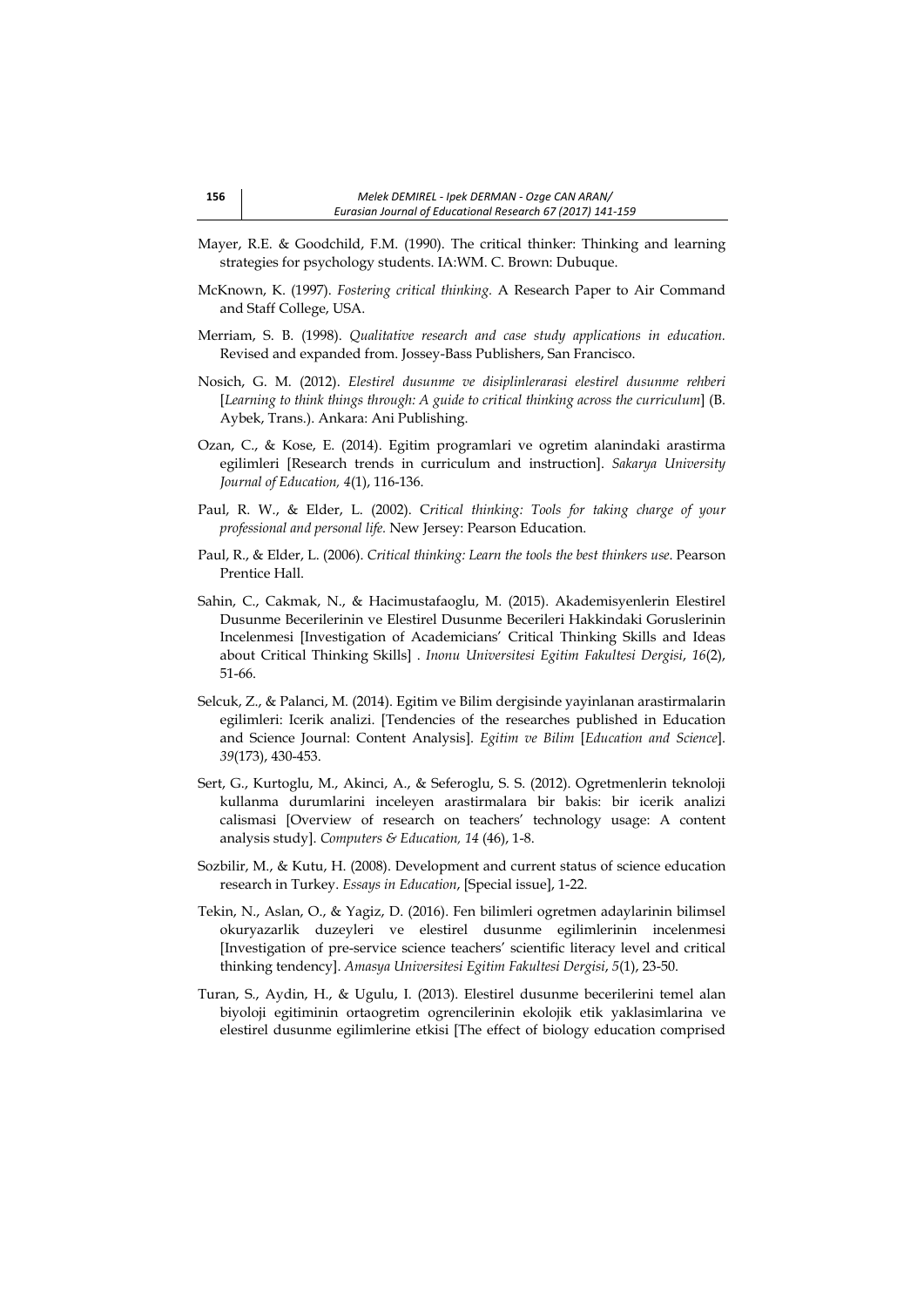of critical thinking activities on ecological ethics approaches and critical thinking tendency of high school students]. *Education Sciences*, *8*(2), 232-244.

- Ulger, K. (2016). Ogrencilerin yaratici dusunme ve elestirel dusunme becerileri arasindaki iliski [The relationship between creative thinking and critical thinking skills of students]. *Hacettepe Universitesi Egitim Fakultesi Dergisi, 31*(4), 695-710.
- Voogt, J., & Roblin, N. P. (2012). A comparative analysis of international frameworks for 21st century competences: Implications for national curriculum policies. *Journal of Curriculum Studies*, *44*(3), 299-321.
- Yildirim, A., & Simsek, H. (2011). *Nitel arastirma yontemleri.* [*Qualitative research methods*]. Ankara: Seckin Publishing.

## **Eleştirel Düşünme Becerileri Konusunda Yapılan Lisansüstü Tezlerin İncelenmesi: Türkiye Örneği**

## **Atıf:**

Demirel, M., Derman, I., & Can Aran, O.(2017). Examining graduate dissertations in the field of critical thinking: A case from Turkey. *Eurasian Journal of Educational Research*, 67, 141-159, http://dx.doi.org/10.14689/ejer.2017.67.9

# **Özet**

*Problem Durumu:* Düşünme insanoğlunun en önemli özelliklerinden biri ve günlük hayatımızın ayrılmaz bir parçasıdır. Eleştirel düşünme olayları anlamak, değerlendirmek, incelemek, var olan bir problemi çözmek için veya bir konuda karar vermek için gerçekleştirilen aktif ve sistematik bir sorgulama ve problem çözme stratejisidir. Özellikle son yıllarda Türkiye'de eleştirel düşünmeye ilişkin araştırmalar artış göstermiştir. Bu araştırmaların analiz edilerek yeni yapılacak araştırmalara yol göstermesi önemli görülmektedir. Eleştirel düşünme becerilerinin sıklıkla hangi boyutlarıyla ele alındığının, hangi boyutlar bakımından incelenmeye ihtiyaç duyulduğunun ortaya konulması araştırmaların birikimli ilerlemesi bakımından oldukça önemlidir. Bunun yanı sıra bir alanla ilgili yapılmış bilimsel tezlerin analiz edilmesi, o konunun derinliği ve yaygınlığı hakkında bilgiler verebilir ve incelenen alanın genel görünümünü ortaya çıkarabilir.

*Araştırmanın Amacı:* Bu çalışmanın amacı eleştirel düşünme becerileri ile ilgili olarak Türkiye'de eğitim bilimleri alanında yapılmış olan lisansüstü tezlerin içerik analizini yapmak ve tezlerdeki genel eğilimleri belirlemektir.

*Araştırmanın Yöntemi:* Çalışma nitel araştırma yöntem ve teknikleri kullanılarak yapılandırılmıştır. Verilerin toplanmasında doküman incelemesi yönteminden yararlanılmıştır. Araştırmada YÖK Ulusal Tez Merkezi'de bulunan 186 tez yayın yılı, düzeyi, araştırma yöntemi, veri toplama yöntemi, örneklem özellikleri,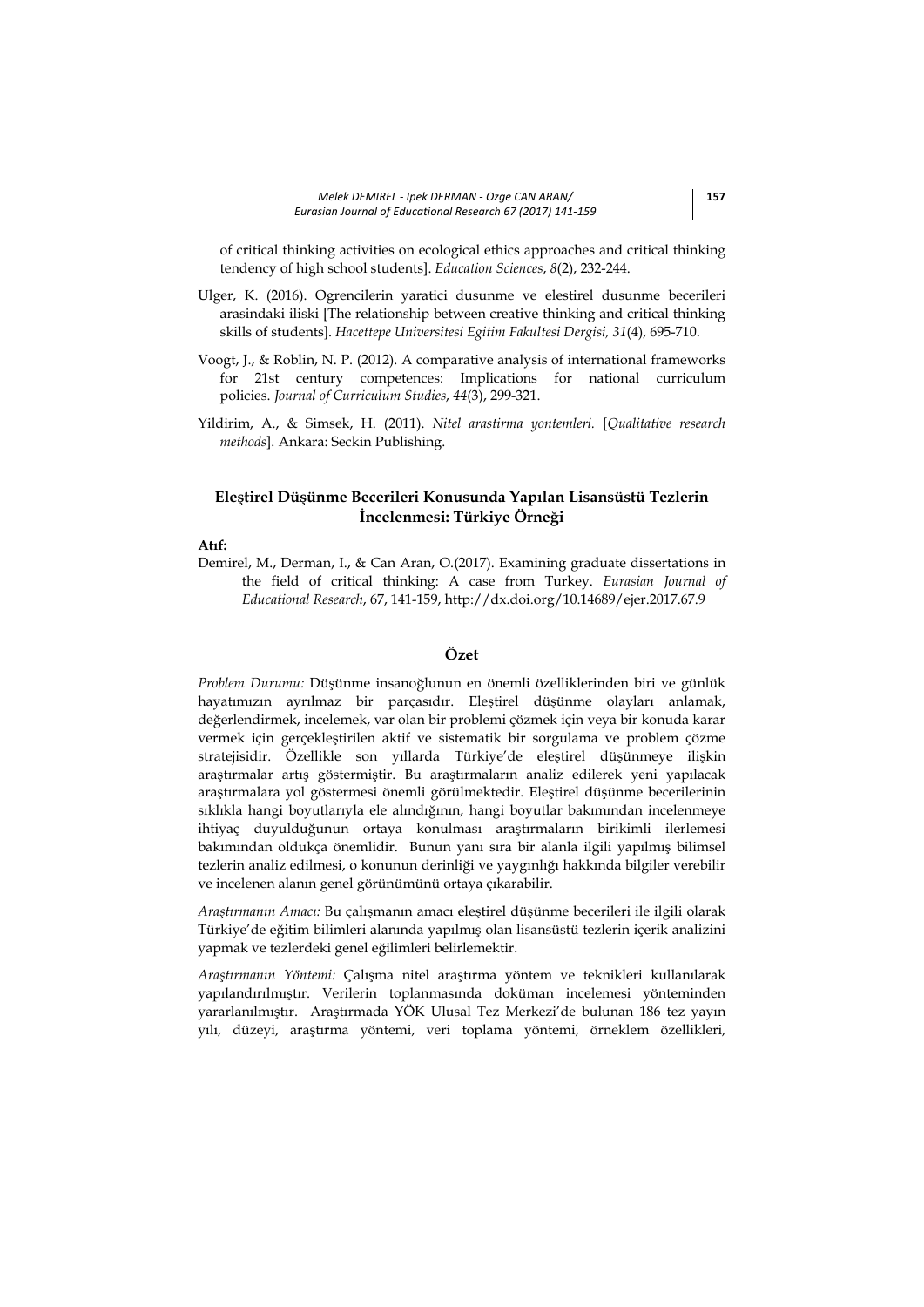kullanılan veri toplama araçları, deneysel çalışmalar için kullanılan deney deseni ve uygulamanın yapıldığı dersler boyutlarında analiz edilmiştir.

*Araştırmanın Bulguları:* Elde edilen verilere dayalı olarak, eleştirel düşünmenin 1999 yılından itibaren çalışılmaya başlandığı ve konuyla ilgili tezlerin önemli bir bölümünün yüksek lisans düzeyinde yapıldığı ve betimsel araştırmaların deneysel araştırmalara göre daha çok tercih edildiği görülmüştür. Yapılan tezlerde nicel veri toplama yöntemiyle yürütülen çalışmaların tercih edildiği; bunu karma yöntemin takip ettiği ve nitel yöntemde yapılan çalışmaların oranının düşük olduğu ortaya konmuştur. Tezlerde daha çok üniversite öğrencileriyle çalışıldığı ve veri toplama aracı olarak sıklıkla ölçeklerin kullanıldığı saptanmıştır. Bunlar arasında "Kaliforniya Eleştirel Düşünme Eğilimleri Ölçeği" en sık kullanılan ölçektir. Deneysel yöntemle yapılan çalışmaların genellikle kontrol gruplu ön test-son test deneysel desene göre tasarlanmış olduğu ve bu tür çalışmaların çoğunlukla Sosyal Bilgiler ve Fen Bilimleri derslerinde yürütüldüğü belirlenmiştir.

*Araştırmanın Sonuçları ve Önerileri:* Bu araştırmada eleştirel düşünme becerileri ile ilgili olarak YÖK Ulusal Tez Tarama Merkezindeki toplam 186 lisansüstü düzeyde tez incelenmiştir. 1999 yılında yapılan ilk çalışmadan günümüze kadar eleştirel düşünme ile ilgili çalışmalara olan ilginin sürdüğü, konunun en fazla 2011 yılında çalışıldığı saptanmıştır. Yapılan incelemelerde eleştirel düşünme ile ilgili olarak yüksek lisans tezlerinin doktora tezlerine göre sayıca daha fazla olduğu ve betimsel araştırmaların deneysel araştırmalara göre daha çok tercih edildiği belirlenmiştir. Veri toplama yöntemi bakımından ise daha çok nicel veri toplama yöntemiyle yürütülen çalışmaların tercih edildiği; bunu karma yöntemin takip ettiği ve nitel yöntemde yapılan çalışmaların oranının düşük olduğu ortaya konmuştur. Eleştirel düşünme ile ilgili çalışmalarda nicel araştırmaların daha fazla tercih edilmesine bağlı olarak veri toplama araçlarında ölçeklerin ön plana çıktığı görülmektedir. Bu bağlamda eleştirel düşünme konusuna ilişkin daha derinlemesine bilgilerin edinilebilmesi amacıyla görüşme, gözlem gibi veri toplama yöntemlerinin kullanıldığı daha fazla sayıda nitel ve karma araştırmaya ihtiyaç olduğu düşünülmektedir. Eleştirel düşünme ile ilgili çalışmalarda ölçek ve anketlerin daha çok tercih edilmesinin temel nedeni olarak, bu araçların daha çok kişiye ulaşabilme olanağı tanıması ve bu araçlarla veri toplama sürecinin zaman ve maliyet açısından daha ekonomik olması gösterilebilir. İncelenen tezlerde çalışma grubunun/örneklemin çoğunlukla üniversite öğrencilerinden oluştuğu görülmüştür. Bunlar arasında da öğretmen adayları ile yapılan çalışmalara ağırlık verildiği gözlenmiştir. Ayrıca yönetici ve öğretim elemanları ile de oldukça az sayıda araştırma yürütülmüş olması dikkat çekici bulunmuştur. Benzer şekilde Türkiye'de gerçekleşen eğitim araştırmalarının incelendiği birçok çalışmada da örneklemin/katılımcıların çoğunlukla üniversite öğrencilerinden oluştuğu görülmektedir. Eleştirel düşünme ile ilgili olarak yapılan tezlerde veri toplama aracı olarak daha çok ölçeklerin tercih edildiği ve ağırlıklı olarak Türkçeye uyarlaması yapılan "Kaliforniya Eleştirel Düşünme Eğilimleri Ölçeği"'nin kullanıldığı görülmektedir. "Cornell Eleştirel Düşünme Ölçeği"i ve "Watson-Glaser Eleştirel Akıl Yürütme Gücü Testi" de eleştirel düşünme gücünü ortaya koymak amacıyla sıklıkla